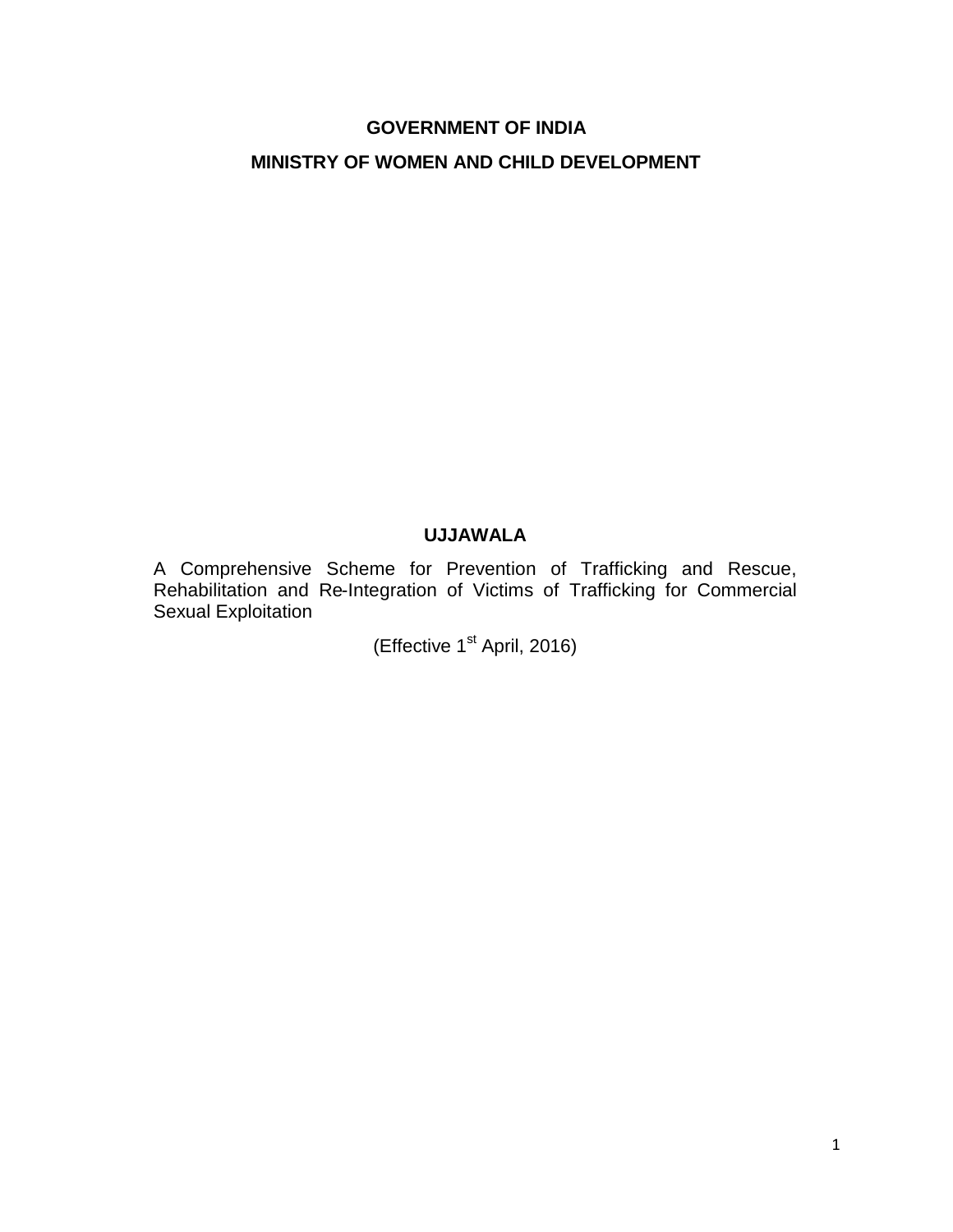# Government of India

# Ministry of Women and Child Development

#### Ujjawala

A Comprehensive Scheme for Prevention of Trafficking and Rescue, Rehabilitation and Re-integration of Victims of Trafficking for Commercial Sexual Exploitation

#### **A. BACKGROUND**

- 1. Trafficking of women and children for commercial sexual exploitation is an organized crime that violates basic human rights. India has emerged as a source, destination and transit for both in-country and cross border trafficking. The problem of trafficking of women and children for commercial sexual exploitation is especially challenging due to its myriad complexities and variation. Poverty, low status of women, lack of a protective environment etc. are some of the causes for trafficking.
- 2. A multi sectoral approach is needed which will undertake preventive measures to arrest trafficking especially in vulnerable areas and sections of population; and to enable rescue, rehabilitation and reintegration of the trafficked victims.
- 3. Keeping the above issues and gaps in mind the Ministry has formulated a Central Scheme "Comprehensive Scheme for Prevention of Trafficking for Rescue, Rehabilitation and Re-Integration of Victims of Trafficking for Commercial Sexual Exploitation-Ujjawala". The new scheme has been conceived primarily for the purpose of preventing trafficking on the one hand and rescue and rehabilitation of victims on the other.

# **B. OBJECTIVE OF THE SCHEME**

- To prevent trafficking of women and children for commercial sexual exploitation through social mobilization and involvement of local communities, awareness generation programmes, generate public discourse through workshops/seminars and such events and any other innovative activity.
- To facilitate rescue of victims from the place of their exploitation and place them in safe custody.
- To provide rehabilitation services both immediate and long-term to the victims by providing basic amenities/needs such as shelter, food, clothing, medical treatment including counselling, legal aid and guidance and vocational training.
- To facilitate reintegration of the victims into the family and society at large
- To facilitate repatriation of cross-border victims to their country of origin.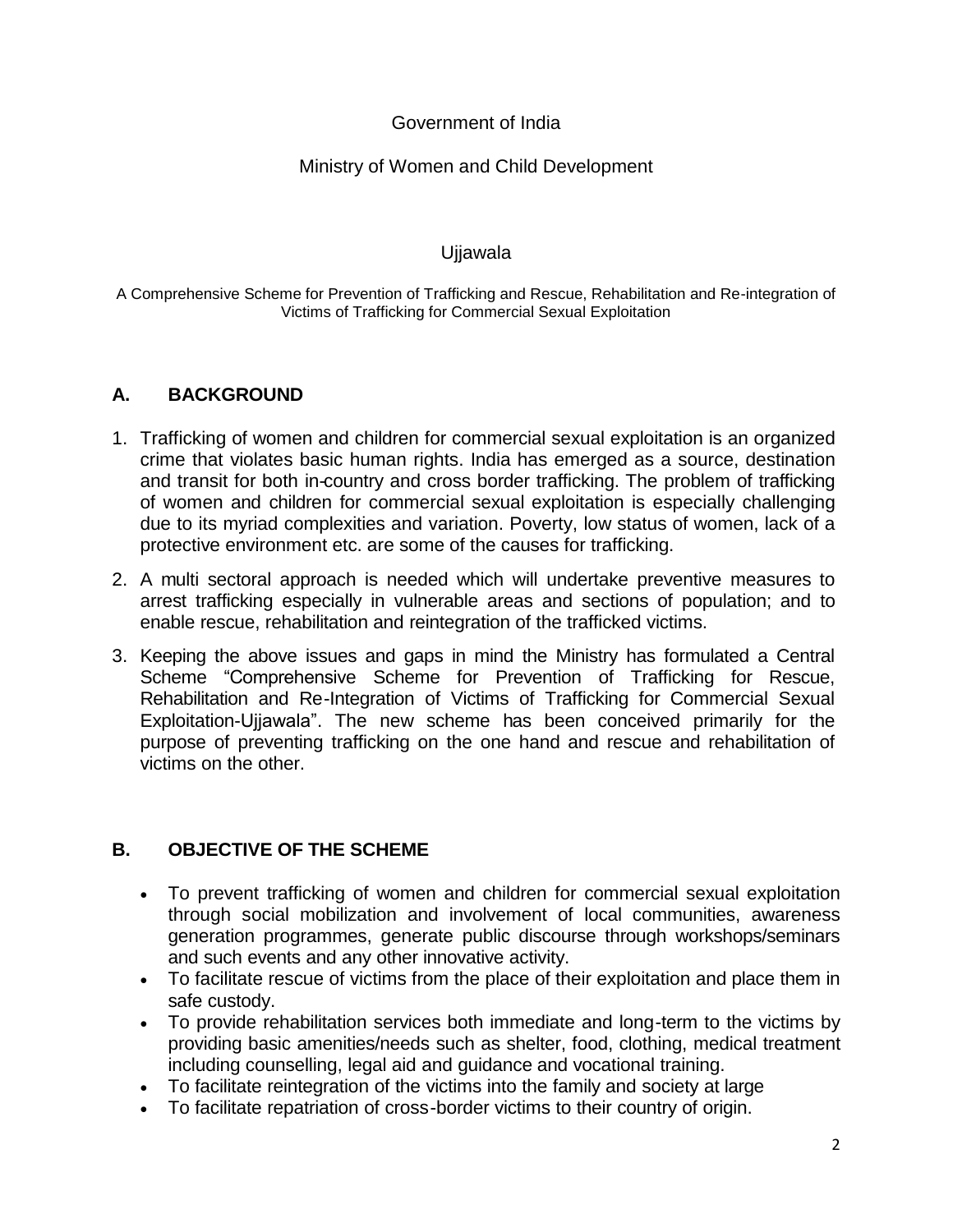# **C**. **TARGET GROUP/BENEFICIARIES**

- Women and children who are vulnerable to trafficking for commercial sexual exploitation.
- Women and children who are victims of trafficking for commercial sexual exploitation.

# **D. IMPLEMENTING AGENCIES**

The implementing agencies can be the Social Welfare/Women and Child Welfare Department of State Government, Women"s Development Corporations, Women"s Development Centres, Urban Local Bodies, reputed Public/Private Trust or Voluntary Organizations. The organization must have adequate experience in the field of trafficking, social defence, dealing with women and children in need of care and protection, children in conflict with law, etc

# **E. ELIGIBILITY CONDITIONS**

The implementing organizations must fulfil the following eligibility conditions:

- 1. The agency should be registered under law and must have a properly constituted Managing Body with its powers, duties and responsibilities clearly defined and laid down in its Constitution;
- 2. The organization must not work for the profit of any individual or body of individuals;
- 3. It should ordinarily have three years experience after its registration;
- 4. Its financial position should be sound;
- 5. It should have facilities, resources, experience and personnel to initiate the scheme for which assistance is sought;
- 6. Voluntary organisations should be registered with the NGO PS portal of NITI Aayog.

# **F. THE COMPONENTS OF SCHEME AND PATTERN OF ASSISTANCE**

The Scheme shall have the following main components:-

**1. PREVENTION 2. RESCUE 3. REHABILITATION 4. RE-INTEGRATION**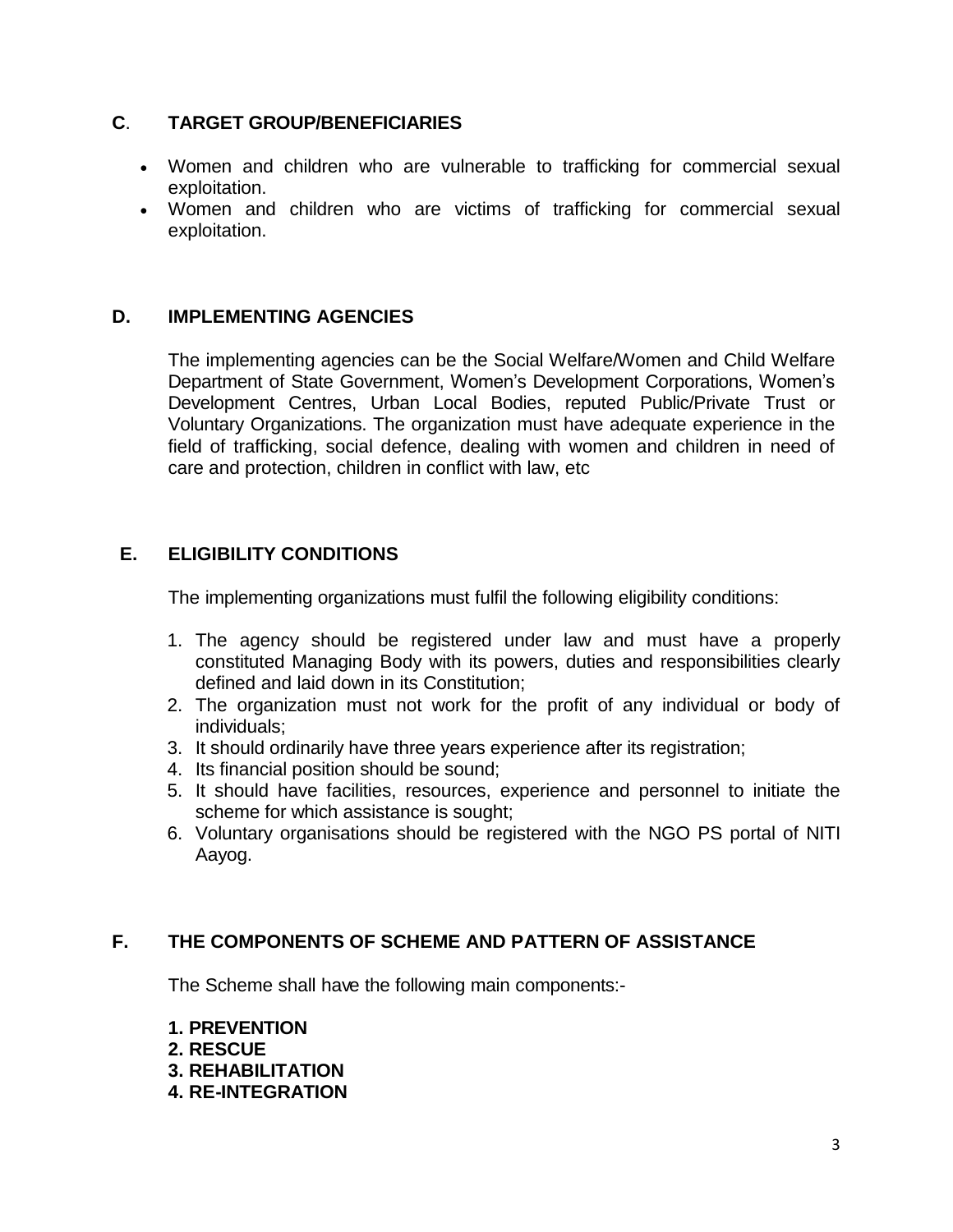# **5. REPATRIATION**

The implementing agencies may seek assistance for one or more the components as mentioned under the scheme. **While applying for a particular component(s), the implementing agencies should provide justification for selecting the specific components and the location of projects.**

**NOTE:** The implementing agency has to bear 10% of the project cost.

# **G. DESCRIPTION OF THE COMPONENTS OF SCHEME**

Assistance will be provided for the following:-

# **1. PREVENTION**

# **1.1 Formation and functioning of Community Vigilance Groups**

(Each community vigilance group constituted under Prevention component should have a woman from the community duly recommended/nominated by the respective Panchayat/Municipality Corporation, as the case may be, where the project is being implemented.)

## **1.2 Sensitization Workshops/Seminars.**

Representatives of Gram Panchayat/Municipality Corporation, as the case may be, should also be invited to all Sensitisation workshops/Seminars.

**1.3 Awareness generation through mass media including kala jathas, street plays, puppettery or through any other art forms, preferably traditional**

**1.4 Development and printing of awareness generation material such as pamphlets, leaflets and posters (in local language)**

**(Implementing agency has to distribute IEC Materials during the meetings of Gram Sabhas also.)**

| <b>COMPONENT(PREVENTION)</b> |                                                               | <b>Annual Budget (including</b><br>10% share of the<br>implementing agency)<br>$($ ln Rs. $)$ |  |
|------------------------------|---------------------------------------------------------------|-----------------------------------------------------------------------------------------------|--|
| 1.1                          | <b>Formation and functioning of Community Vigilance Group</b> |                                                                                               |  |
|                              | (Minimum 3 Community Vigilance Group)                         |                                                                                               |  |
| a.                           | Formation                                                     |                                                                                               |  |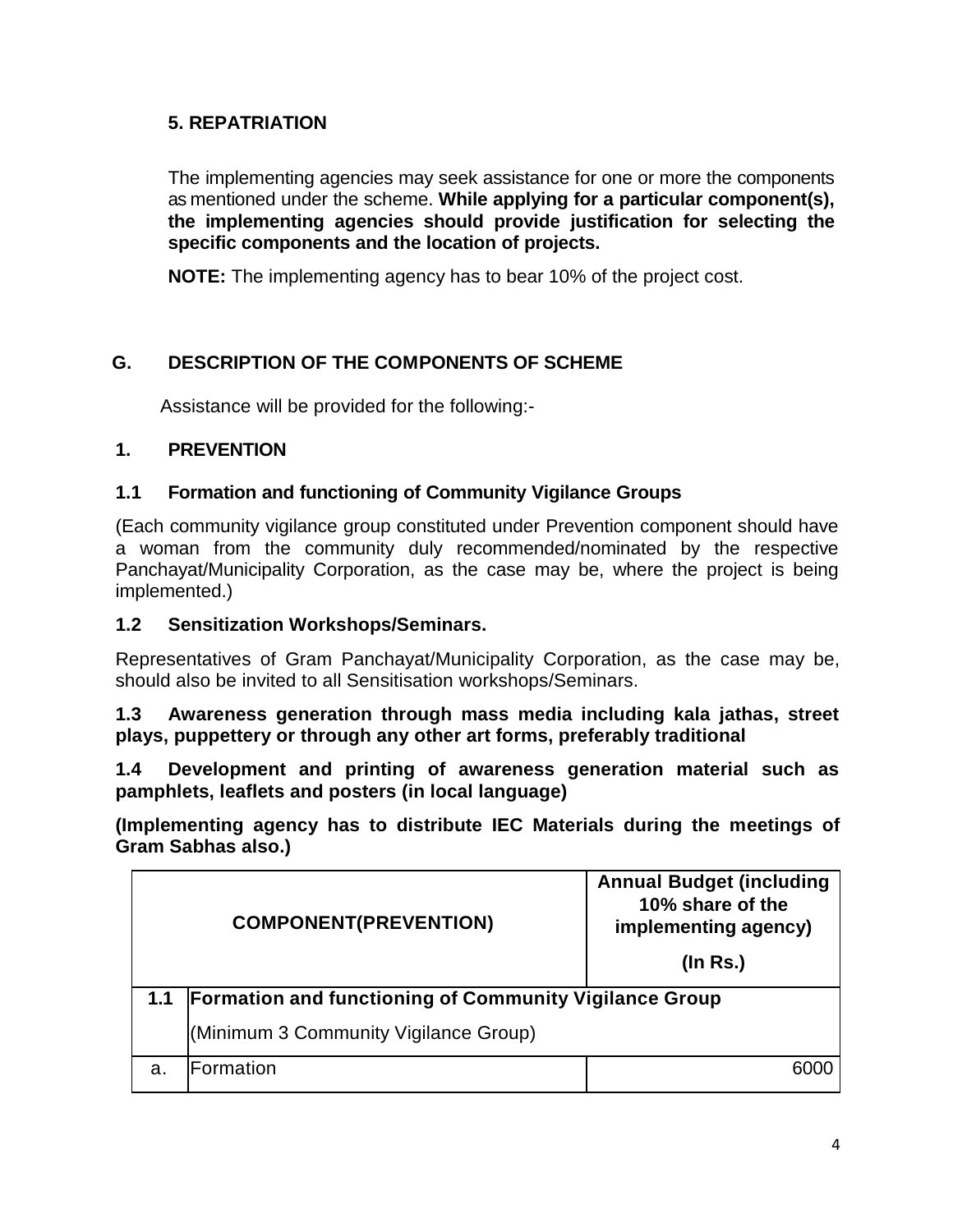| b.             | Nurturing (monthly meeting, correspondence,<br>transport etc.)                                                                                                                | 18000    |
|----------------|-------------------------------------------------------------------------------------------------------------------------------------------------------------------------------|----------|
| 1.2            | Sensitization Workshops/Seminars(2 days)                                                                                                                                      |          |
| a.             | Hiring of Venue                                                                                                                                                               | 5000     |
| b.             | Communication                                                                                                                                                                 | 1000     |
| $C_{n}$        | <b>Resource Persons</b>                                                                                                                                                       | 2500     |
| d.             | Refreshment<br>30<br>Lunch<br>and<br>(at<br>least<br>participants x Rs.100 x 2 days)                                                                                          | 6000     |
| e <sub>1</sub> | Resource material                                                                                                                                                             | 2000     |
| f.             | TA/DA for participants                                                                                                                                                        | 3000     |
| 1.3            | Awareness generation through mass media including kala jathas,<br>street plays, puppetry or through any other art forms, preferably<br>traditional                            |          |
| a.             | Performance of play (includes travel, lodging/<br>boarding, publicity $@$ Rs.2500 x 10 plays)                                                                                 | 25000    |
| 1.4            | Development and printing of awareness<br>generation material such as pamphlets,<br><b>leaflets</b><br>hoardings,<br>and<br>posters<br>advertisements etc. (in local language) | 31500    |
| TOTAL          |                                                                                                                                                                               | 1,00,000 |

# **2. RESCUE**

**2.1 Information gathering:** Through formation of network of Police, NGOs, Women"s Groups, Youth Groups, Panchayat, Hotels and tour operators etc., to gather information on traffickers, suspicious people and vulnerable families.

**2.2 Rescue operations:** The scheme would provide for-

- a. Incentives to decoy customers/informers;
- b. Transportation cost of victim(s) from place of rescue to shelter home;
- c. Initial documentation.

**2.3 Immediate Relief on Rescue:** The scheme will provide food, shelter, toiletries, clothing, trauma care/counselling, medical aid etc. during the interim period between rescue and production before the concerned authorities.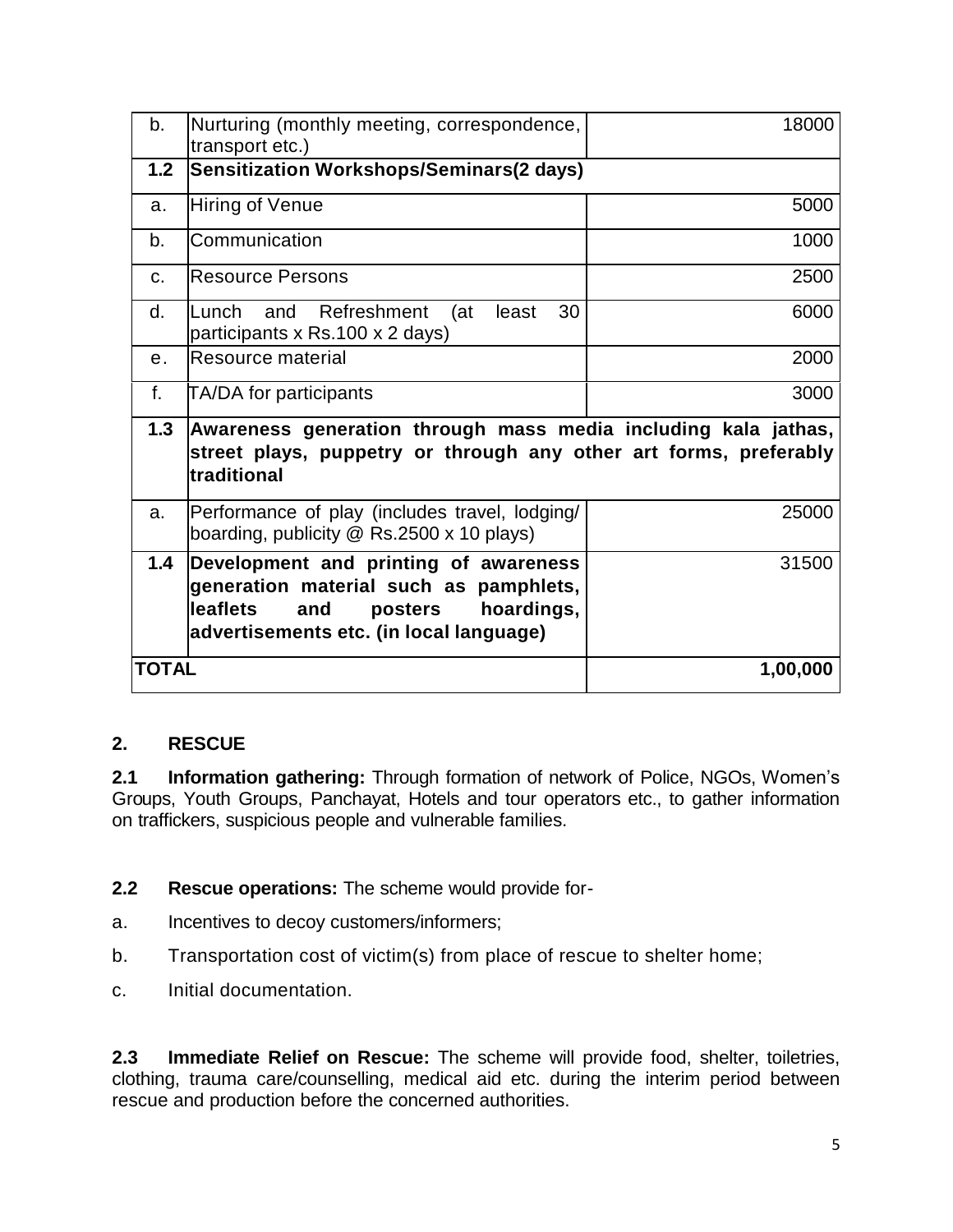|              | <b>COMPONENT-2 (RESCUE)</b>                  | Annual<br><b>Budget</b><br>(including<br>10%<br>share<br>the<br>of .<br>implementing<br>agency) (In Rs.) |
|--------------|----------------------------------------------|----------------------------------------------------------------------------------------------------------|
| 2.1          | <b>Information gathering---Communication</b> | 6000                                                                                                     |
| 2.2          | <b>Rescue operation</b>                      |                                                                                                          |
| a.           | Informers                                    | 5000                                                                                                     |
| b.           | Transport                                    | 2000                                                                                                     |
| C.           | Documentation, filing of reports etc.        | 500                                                                                                      |
| 2.3          | <b>Immediate Relief on Rescue</b>            |                                                                                                          |
| a.           | <b>Basic Amenities</b>                       | 5000                                                                                                     |
| b.           | <b>Medical Aid</b>                           | 5000                                                                                                     |
| <b>TOTAL</b> |                                              | 23,500                                                                                                   |

# **3 REHABILITATION**

**3.1 Setting up of Protective and Rehabilitative (P&R) Homes** - The P&R Homes would be set-up by the agency.

**3.2 Basic amenities** - to provide basic amenities such food, clothing and other items of personal use.

**3.3 Medical Care** - This Scheme would provide Doctor's fee, cost of medicines, hospitalization, appropriate linkages to de-addiction centres. Since the victims of trafficking undergo immense psychological trauma, professional counselling services would be provided through a qualified clinical psychologist and psychiatrist.

**3.4 Legal Aid**- As victims are the main witnesses against the trafficker/pimp/ perpetrator, or to claim their right to property, marital rights, divorce, maintenance and custody of children, they will need to be provided with legal aid which would include court work and documentation relating to the victims court case.

**3.5 Administrative Costs -** To support small contingencies arising out of the project.

**3.6 Education -** As a large proportion of the rescued victims are children, they will need to be inducted in to the formal or open school system, for which some expenditure on text-books, notebooks, stationary, school uniform and other incidental expenses may have to be incurred.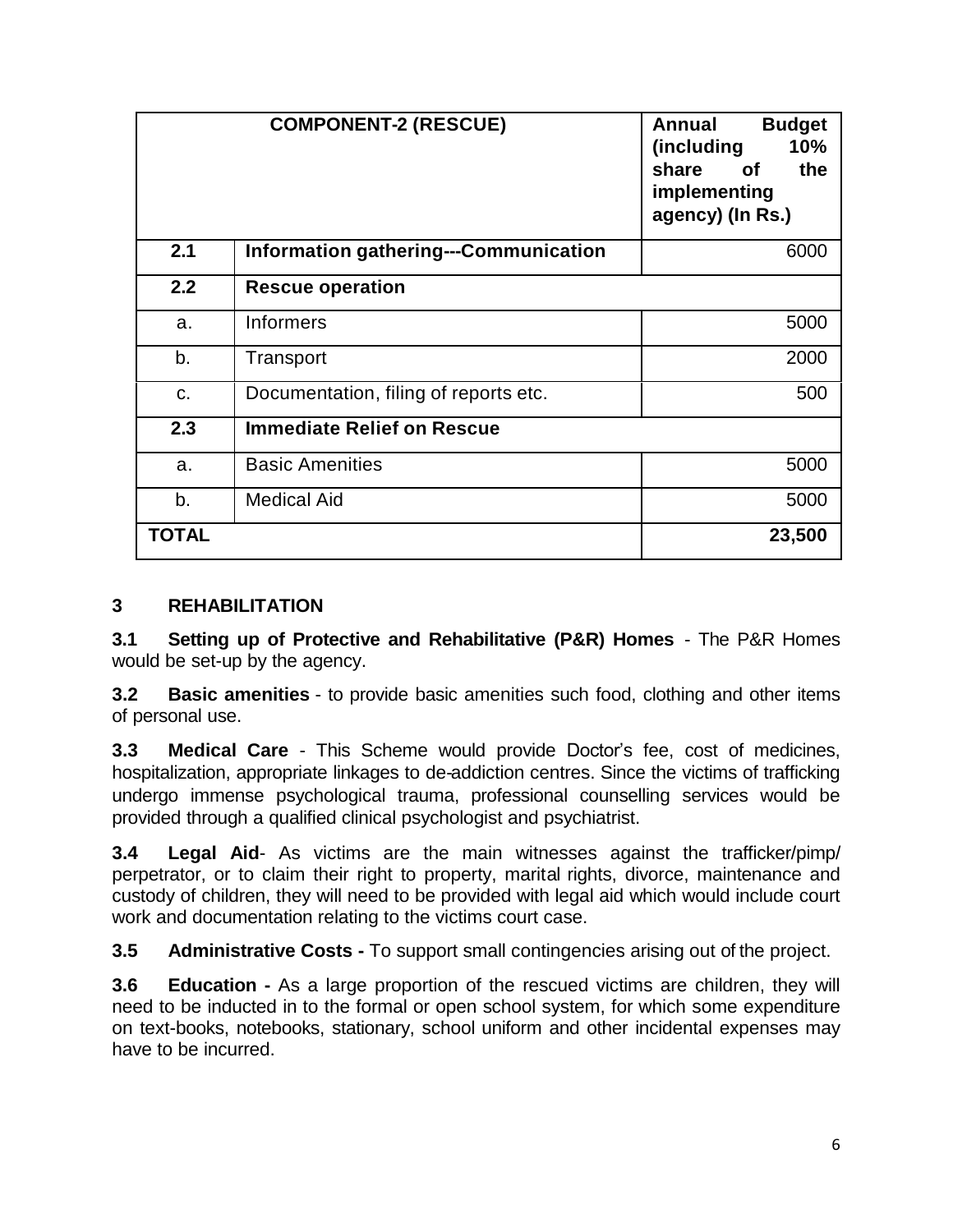**3.7 Vocational Training and Income generation activities -** in order to completely rehabilitate the victim it is necessary to provide alternate livelihood options. Therefore, support for vocational training is provided.

|     | <b>COMPONENT-3(REHABILITATION)</b>                                                                                                     | <b>Annual Budget</b><br>(including 10%<br>share<br><b>of</b><br>the<br>implementing<br>agency) (In Rs.) |
|-----|----------------------------------------------------------------------------------------------------------------------------------------|---------------------------------------------------------------------------------------------------------|
| 3.1 | <b>Setting up of Protective Homes (50 victims)</b>                                                                                     |                                                                                                         |
| a.  | Rent*                                                                                                                                  |                                                                                                         |
|     | A Grade Cities(Delhi, Mumbai, Kolkata, Chennai,<br>Bangalore and Hyderabad) (Rs.40000 x 12months)                                      | 480000                                                                                                  |
|     | B Grade Cities (Rest of India) (Rs.30000 x 12 months)                                                                                  | 360000                                                                                                  |
| b.  | Staff#                                                                                                                                 |                                                                                                         |
|     | Project Director (Rs.10,000 x 1 x 12 months)                                                                                           | 120000                                                                                                  |
|     | Social Worker (2) (Rs.6000 x 2 x 12 months)                                                                                            | 144000                                                                                                  |
|     | Clinical Psychologist (Rs.6000 x 1 x 12months)                                                                                         | 72000                                                                                                   |
|     | Clerk cum Accountant (Rs.5000 x 1 x 12 months)                                                                                         | 60000                                                                                                   |
|     | Guard (2) [Rs.5000 x 2 x 12 months]                                                                                                    | 120000                                                                                                  |
|     | Doctor (Part time) [Rs.6000 x 12 months]                                                                                               | 72000                                                                                                   |
|     | Psychiatrist (Part time) [Rs.6000 x 12 months]                                                                                         | 72000                                                                                                   |
| C.  | Furniture, utensils, linen beds, locker etc.<br>(non-<br>recurring)                                                                    | 150000                                                                                                  |
| d.  | Electricity and Water (Rs.3000 x 12 months)                                                                                            | 36000                                                                                                   |
| 3.2 | <b>Basic amenities</b>                                                                                                                 |                                                                                                         |
| a.  | Food (Rs.1300 $x$ 50 girls $x$ 12 months)                                                                                              | 780000                                                                                                  |
| b.  | Personal (Rs.175 x 50 girls x 12 months) such as<br>clothes, toiletries, Sanitary items etc.                                           | 105000                                                                                                  |
| 3.3 | Medical Care (Medicines includes emergency care)<br>[Rs.200 x 50 x 12 months]                                                          | 120000                                                                                                  |
| 3.4 | Legal Aid (court work and documentation) [Rs.200 x<br>12 x 50]                                                                         | 120000                                                                                                  |
| 3.5 | <b>Administrative Support</b>                                                                                                          | 10500                                                                                                   |
| 3.6 | <b>Education</b>                                                                                                                       |                                                                                                         |
| a.  | Formal School [support - Rs.200 x 12 x 30 victims]                                                                                     | 72000                                                                                                   |
| 3.7 | <b>Vocational</b><br><b>Training</b><br>and<br><b>Income</b><br>generation<br>activities <sup>^</sup> [Support - Rs.5000 x 20 victims] | 100000                                                                                                  |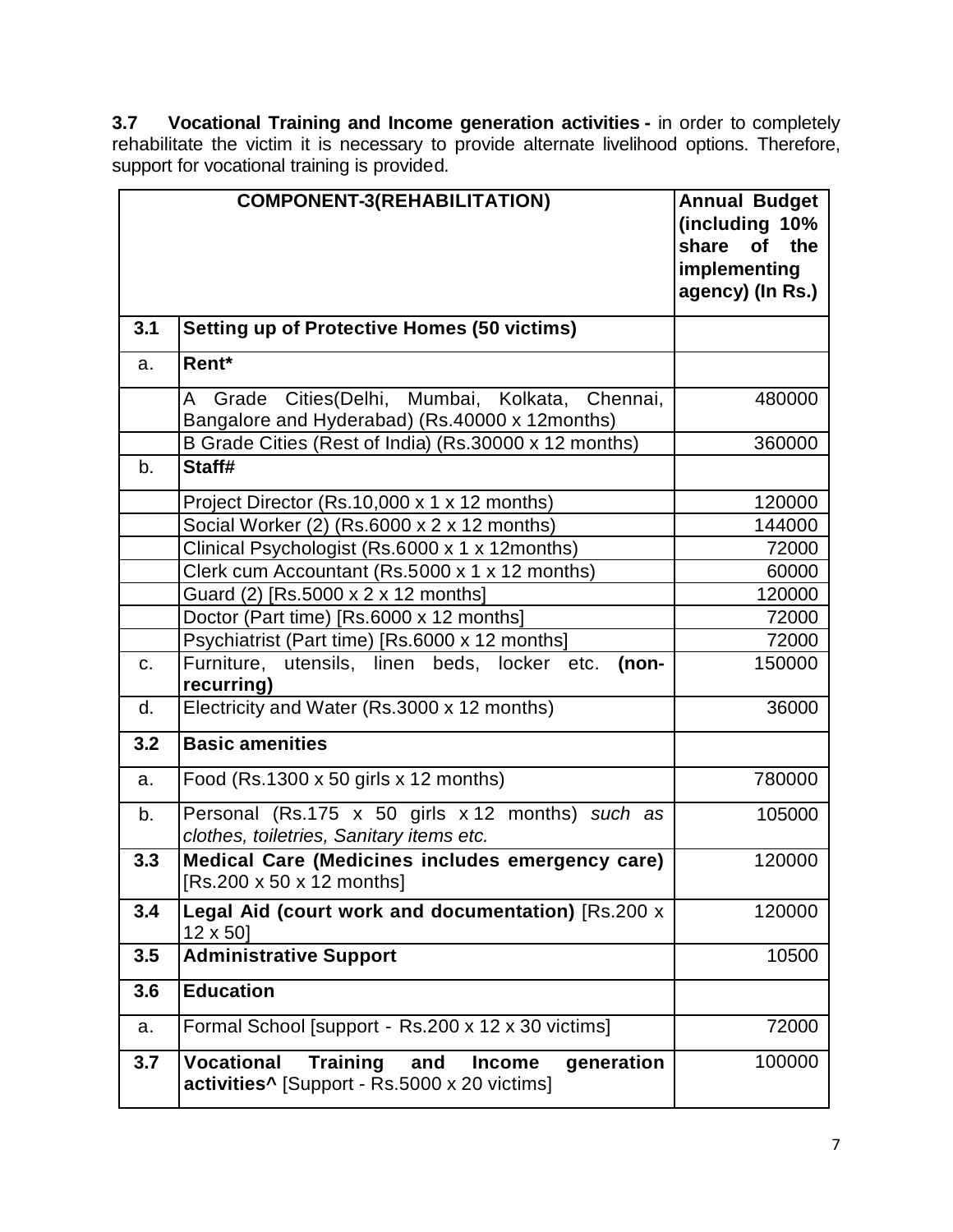| 3.8<br><b>Flexi fund@</b>    |  | 10000     |
|------------------------------|--|-----------|
| <b>TOTAL: A Grade Cities</b> |  | 26,43,500 |
| <b>B</b> Grade Cities        |  | 25,23,500 |

**\***Subject to Rent Assessment Certificate from State PWD

# Wherever possible appointment of eligible SCs/STs/OBCs/Minorities may be undertaken

@ Expenditure incurred in transporting the victims for P & R Home to another P & R Home located in the Home State of the victim can be incurred under this Head. Proof of expenditure like copies of train ticket/bus ticket etc. is necessary for admitting expenditure under this Head.

^ The Implementing Agencies are required to get the training imparted through recognized Vocational Training Institutes only. In cases where such institutes are unable to provide vocational training, the Implementing Agencies have to make alternative arrangement for vocational training.

# **4. RE-INTEGRATION**

**4.1 Setting of Half-Way Home -** Half-Way Home is a Home within the community, where a group of victims, ready for reintegration, live and work out of this place. This is to facilitate smooth transition from the life in P&R Home to an independent living in the community. A Half-Way Home is for a group of victims who are gainfully employed and can live semi-independently with minimum supervision. This is a phased approach to reintegration into the community.

**4.2 Restoration to Families -** The scheme would cover travel of the victim and an escort from destination area to her hometown/village, expenses incurred towards her food during her travel and incidental expenses.

|     | <b>COMPONENT-4(RE-INTEGRATION)</b>               | <b>Budget</b><br>Annual<br>(including 10% share<br>the implementing<br>Οf<br>agency) (In Rs.) |
|-----|--------------------------------------------------|-----------------------------------------------------------------------------------------------|
| 4.1 | Setting of Half-Way Home (for 10-15 victims)*    |                                                                                               |
| a.  | Rent for Half-Way Home (Rs. 6000 x 12)           | 72000                                                                                         |
| b.  | Furniture/Utensils etc (one time, Non-recurring) | 10000                                                                                         |
| 4.2 | <b>Restoration to Families</b>                   |                                                                                               |
| a.  | Seed Money (Rs.5000 x 5 victims)                 | 25000                                                                                         |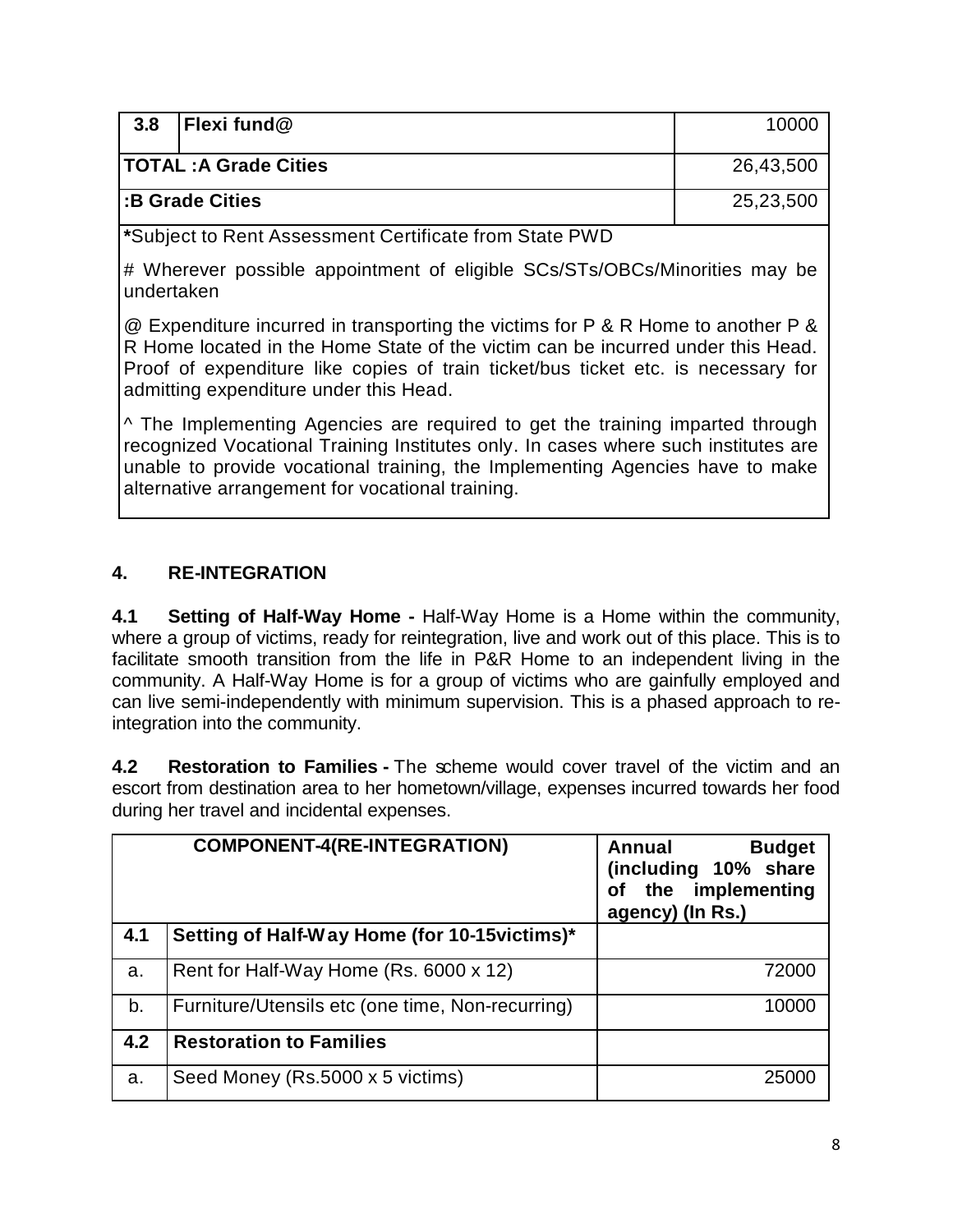| b.                                                     | Transport for the victim and escort (Rs.1000 x 2<br>x 5 victims) |           |     |        | 10000 |
|--------------------------------------------------------|------------------------------------------------------------------|-----------|-----|--------|-------|
| C.                                                     | Networking/Follow-up<br>$(Rs.1500 \times 5$ victims)             | including | two | visits | 7500  |
| <b>TOTAL</b><br>1,24,500                               |                                                                  |           |     |        |       |
| *Subject to Rent Assessment Certificate from State PWD |                                                                  |           |     |        |       |

# **5. REPATRIATION (CROSS-BORDER)**

**5.1 Facilitate repatriation procedures -** The scheme would provide for expenses incurred in fulfilling various formalities for obtaining repatriation order for the victim.

**5.2 Repatriation to country of origin -** The scheme would cover travel of the crossborder victim and an escort from destination area to her country of origin or border, expenses incurred towards her food during her travel and incidental expenses.

|              | <b>COMPONENT-5 (REPATRIATION-CROSS BORDER)</b><br>Applicable only to those agency who have victims<br>of cross-border trafficking | Annual<br><b>Budget</b><br>(including 10% share<br>of the implementing<br>agency) (In Rs.) |
|--------------|-----------------------------------------------------------------------------------------------------------------------------------|--------------------------------------------------------------------------------------------|
| 5.1          | Facilitate<br>repatriation<br>procedures,<br><b>Communication and Documentation</b>                                               | 5000                                                                                       |
| 5.2          | Repatriation to country of origin (Transport to<br>victim and escort, includes food and other<br>the<br>incidentals)              | 20000                                                                                      |
| <b>TOTAL</b> |                                                                                                                                   | 25,000                                                                                     |

# **Summary Statement of Grant under all Components of the Scheme:-**

| <b>Component</b> | Name of the<br><b>Component</b> | <b>Total Budget for the Component</b><br>(including 10% share of the implementing<br>agency) (In Rs.) |                                 |                                     |
|------------------|---------------------------------|-------------------------------------------------------------------------------------------------------|---------------------------------|-------------------------------------|
|                  |                                 | <b>Recurring</b>                                                                                      |                                 | Non-recurring                       |
|                  |                                 | Grade-A<br><b>Cities</b>                                                                              | <b>Grade-B</b><br><b>Cities</b> | For A & B<br>Grade<br><b>Cities</b> |
|                  | Prevention                      | 100000                                                                                                | 100000                          |                                     |
| 2.               | Rescue                          | 23500                                                                                                 | 23500                           |                                     |
| 3.               | <b>Rehabilitation</b>           | 2493500                                                                                               | 2373500                         | 150000                              |
| 4.               | Re-Integration                  | 114500                                                                                                | 114500                          | 10000                               |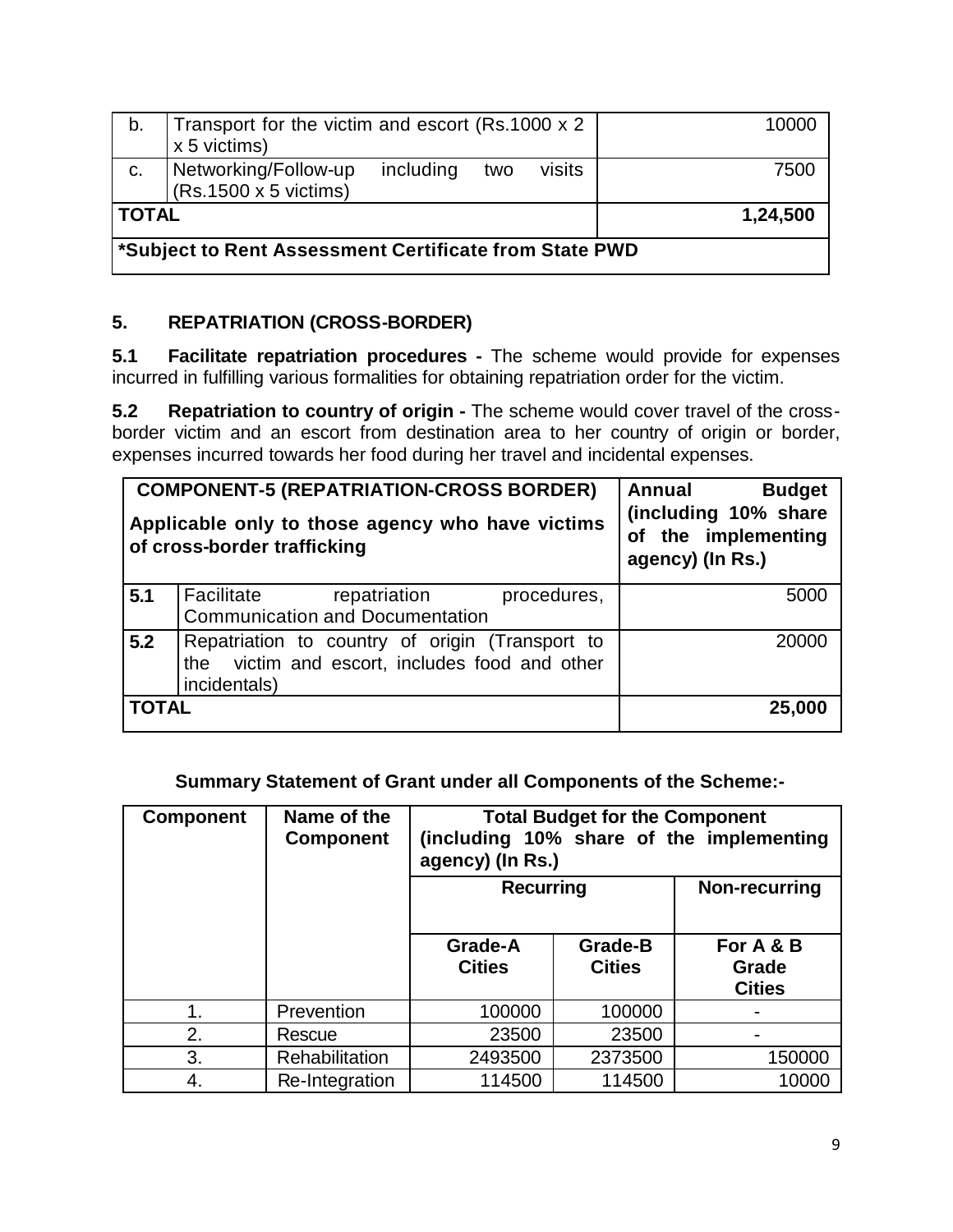| 5.                                                                               | Repatriation -<br>Cross border | 25000   | 25000   |        |
|----------------------------------------------------------------------------------|--------------------------------|---------|---------|--------|
|                                                                                  | Total                          | 2756500 | 2636500 | 160000 |
| Total Budget for all Component<br>for the Project (Recurring +<br>Non-Recurring) |                                | 2916500 | 2796500 |        |

# **H. SANCTION OF NEW PROJECT UNDER THE SCHEME**

a) The State Governments will assess the number of new projects required in the State and communicate to the Joint Secretary in charge of the Scheme in the Ministry of Women and Child Development, Government of India, Shastri Bhavan, New Delhi along with justification by 30th September of every year. Subject to availability of resources, the central Government will communicate number of projects those can be approved and make necessary provision in the budget of subsequent financial year.

b) The State Governments may invite applications from eligible organizations and the proposals which fulfill the norms may be placed before a Project Sanctioning Committee (PSC) chaired by Secretary (WCD) of the State/UT concerned and comprising representatives from the Finance and Labour Department of the State/UT in addition to any other representative as the State Government/UT administration may decide.

Grant of the Ujjawala scheme will be sanctioned initially for a period of three (3) years. After implementation for 3 year period, the Project Sanctioning Committee may decide on its further continuance or otherwise depending on its performance and need.

# **I. Procedure for Release of Grant**

State Govts./UT Administrations will release the grant to the implementing agencies as under -

- (i) Assistance is sought towards Ujjawala scheme, release shall be made in two equal installments every year..First installment will ordinarily be released along with the sanctioning of the Project. The one-time grant for non-recurring items shall be released with the first installment. It may be ensured before release of the GIA that the implementing organisation is registered with the NGO portal of NITI Aayog.
- (ii) The second and subsequent installment will be released after the implementing agency furnishes proof that it has spent the previous installment for the purpose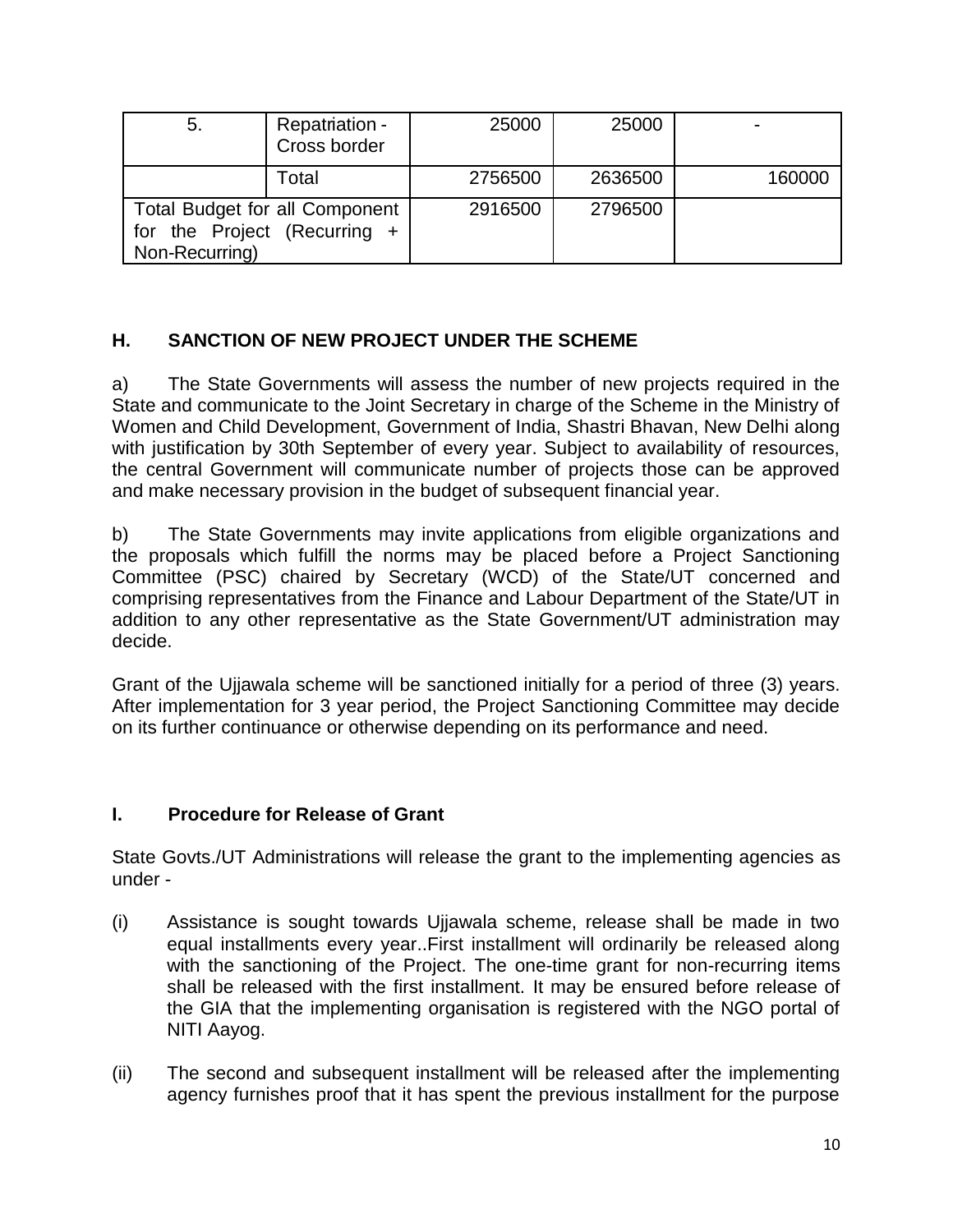for which it was granted. Request for release of the second and subsequent installment shall be accompanied by the following documents:

- a) Utilization Certificate of the previous installment and an up to date consolidated statement of actual expenditure incurred.
- b) Inspection Report by the state administration giving the details of Ujjawala scheme with the details of beneficiaries.

#### **J. Release of grant by the Central Government**

The funding pattern for the release of funds will be shared between the Central Govt., States and implementing agencies in ratio 60:30:10, except North Eastern and Himalayan States where the applicable sharing ratio shall be 80:10:10 respectively and in case of UT administrations the sharing ratio shall be 90:10 between the Central Govt and implementing agency. Funds to the States/UTs will be released in two installments every year. Allocation to a State/UT for the year will be decided considering the number of operational projects, number of new projects likely to be sanctioned in the year and availability of resources. First installment amounting to 50% of allocated grant will be released in the beginning of the Financial Year after deducting any unspent balance available with the State/UT. Second installment will be released after 60% of the first installment has been utilized. State Governments/ UTs are required to furnish half yearly statement of expenditure to the Ministry of Women and Child Development.

#### **K. Non adherence of Schematic norms and other violations**

- (i) All assets created out of Government grant shall revert to the Government of India or the amount involved would be recovered as arrears of land revenue from the implementing agency. Besides criminal action under relevant laws will be taken, if warranted.
- (ii) In addition to this, in the case of any misappropriation of funds by civil society groups/public trusts/cooperatives/corporate bodies, the State Government would initiate criminal proceedings by lodging an FIR against the defaulting implementing agency, and take strict legal action in order to recover the grant with a penal rate of interest as agreed in the bond to be furnished before the release of grant.
- (iii) The Government of India through the Ministry or State Departments may be entitled to take over the Ujjawala project assets created with the grant provided under the Scheme, if the implementing agency mis-utilizes the financial assistance or wrongly uses the Ujjawala project building for any other purpose.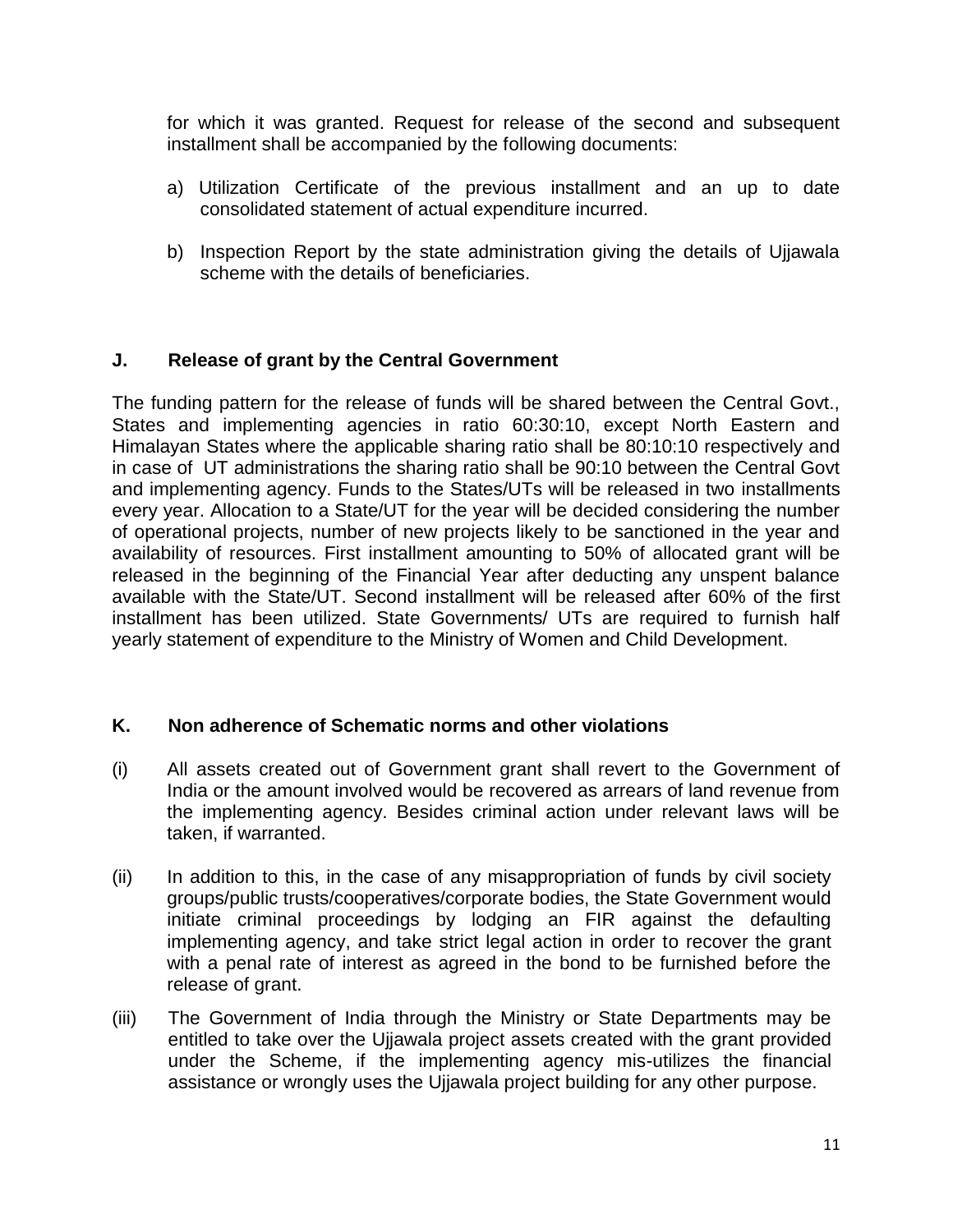(iv) Major violation of provisions of the Scheme like falsification of records, unlawful activities including sexual, mental and physical harassment of inmates by the members of management and staff will result in stoppage of grant and black listing of the implementing agency without prejudice to criminal action

#### **L. Transitional Provisions:**

- (i) All existing Ujjawala projects functioning on the date the new guidelines come into force shall operate as per the new guidelines. The State Governments/ UT administrations may asses the need and functioning of these projects and take action for further continuance or otherwise.
- (ii) Liabilities committed prior to introduction of new guidelines shall be calculated as per pre-revised norms and shall be reimbursed to the implementing agencies by the Ministry of Women and Child Development on the recommendation of State Governments/ UT administrations and on submission of requisite documents by the implementing agencies.

#### **M. MONITORING OF THE SCHEME**

I. The continuation of grant to the agency would be based on the satisfactory performance reported by the State Government/UT Administration. In addition, it is proposed that periodic inspection will be undertaken. Separately periodic evaluations of the project will also be undertaken by reputed institutions, Panchayati Raj Institutions, Block Level Institutions, and District Level Institutions.

#### II. **Monitoring at the State Level**

The Secretary in-charge of Social Welfare/Department of Women and Child Development in the State Government/UT Administration shall be the chairperson of the State Level/UT Administration Monitoring Committee for the Scheme. The other members of the Committee would be nominated by the Secretary. The Committee at the State Level / UT Administration shall meet at least twice a year and monitor the project.

#### III. **Monitoring at the Central Level**

- a) The Division dealing with the Schemes shall monitor the scheme, co-opting a representative from the State Government whenever necessary.
- b) The Ministry may cause inspection of P&R Home/Half Way Home whenever necessary.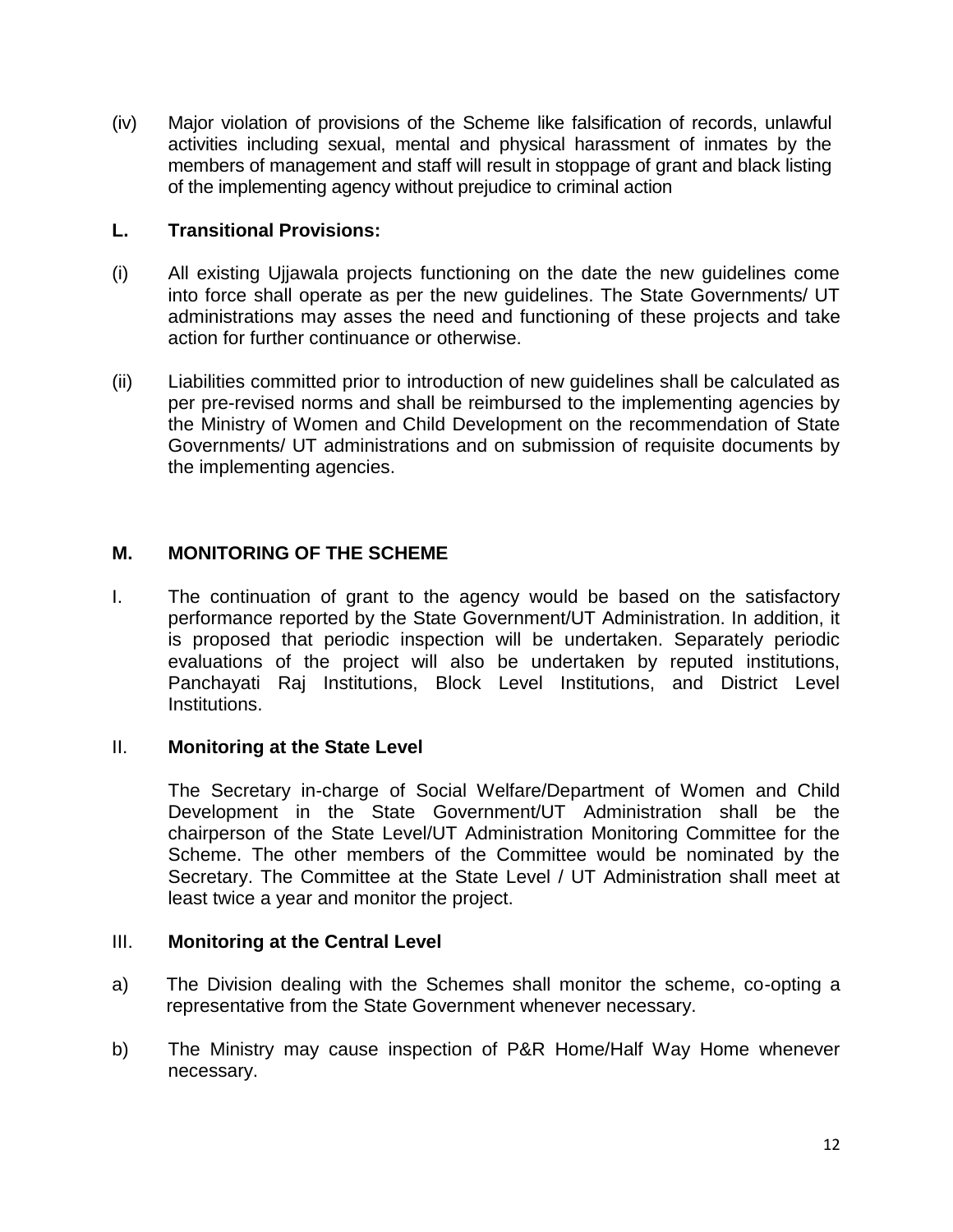c) The Central Government can incur expenditure not exceed 5% of annual outlay for monitoring and IEC activities out of which 3.5% for the Central level expenditure and 1.5% for giving non-recurring GIA to Implementing Agencies for installation of CCTV, computer and accessories to enable effective monitoring of the Ujjawala Homes by the Ministry.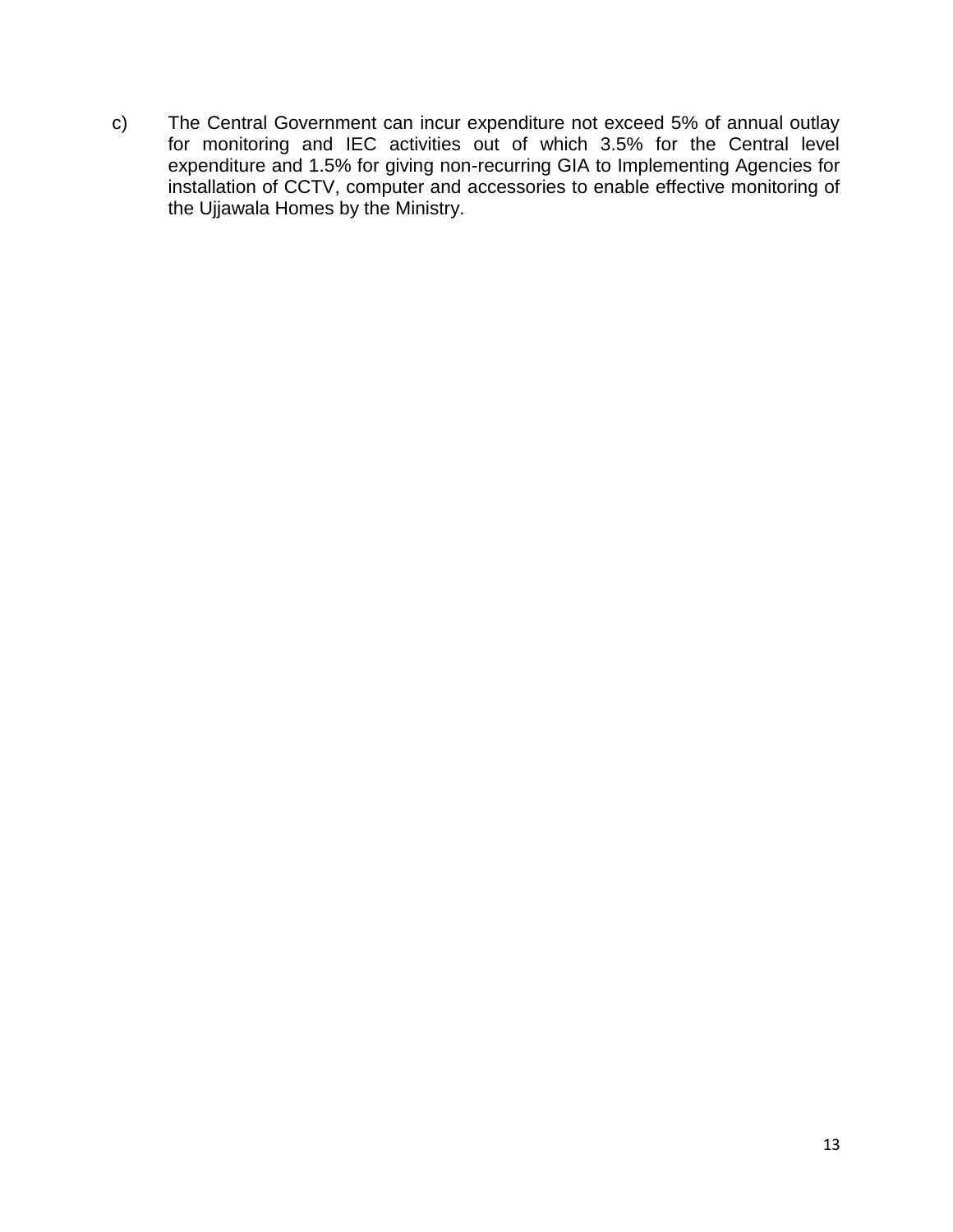## **ANNEXURES**

| <b>ANNEXURE-I</b> | APPLICATION FORM FOR THE AGENCY  |
|-------------------|----------------------------------|
| Part-A            | Details of the Agency            |
| Part-B            | Details of the Proposal          |
| Part-C            | List of Documents to be enclosed |
|                   |                                  |

#### **ANNEXURE-II**

| Part-A | Proforma for Pre-Sanction Appraisal Report to be filled by the       |
|--------|----------------------------------------------------------------------|
|        | Inspection Office of the State Government/UT Administration for Pre- |
|        | Sanction Appraisal.                                                  |

Part-B Recommendation by State Government/UT Administration

# **ANNEXURE-III**

- Part-A Utilization Certificate by the Chartered Account
- Part-B Guidelines for Chartered Accounts/Government Auditors.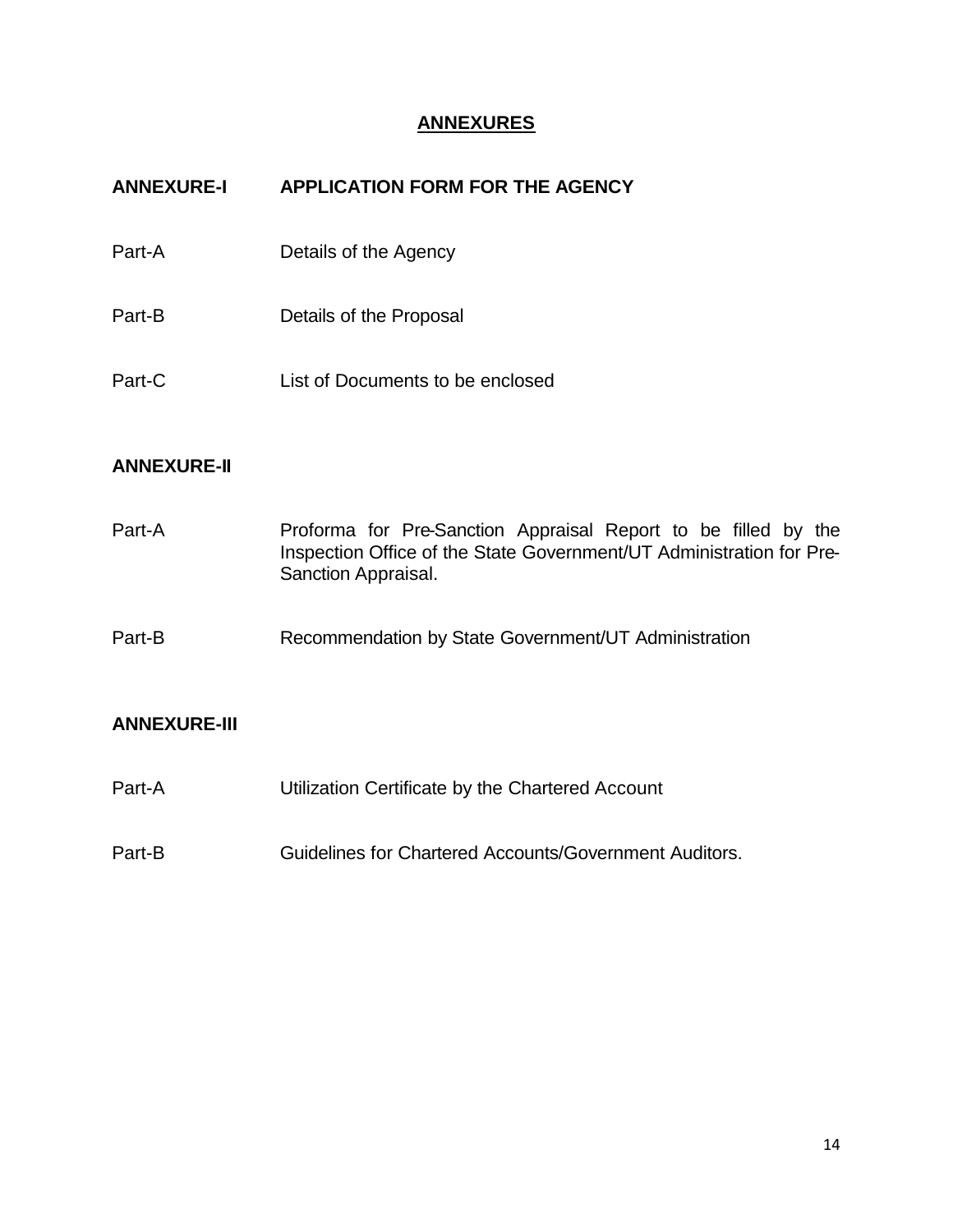# **ANNEXURE-I**

# **APPLICATION FORM**

**Note:** 1. The application should be submitted to the State Government concerned or the Officer authorized by the State Government concerned.

#### **Part-A: FOR THE AGENCY(Details)**

1. Name and full postal address of the

Head-office of the agency (IN BLOCK LETTERS):

District (IN BLOCK LETTERS): State(IN BLOCK LETTERS): Pin Code:

- 2. Telephone No. with STD code:
- 3. Fax No:
- 4. E-mail:
- 5. Do the bye-laws of the agency permit it to receive Govt. grants and implement women's programme in the proposed project area?
- 6. Objectives of the Organization:
- 7. Brief History of the Organization: (in one paragraph)
- 8. Whether registered under Indian Societies Registration Act (Act XXI of 1860)/Trust Act. If so, give the number and date of registration: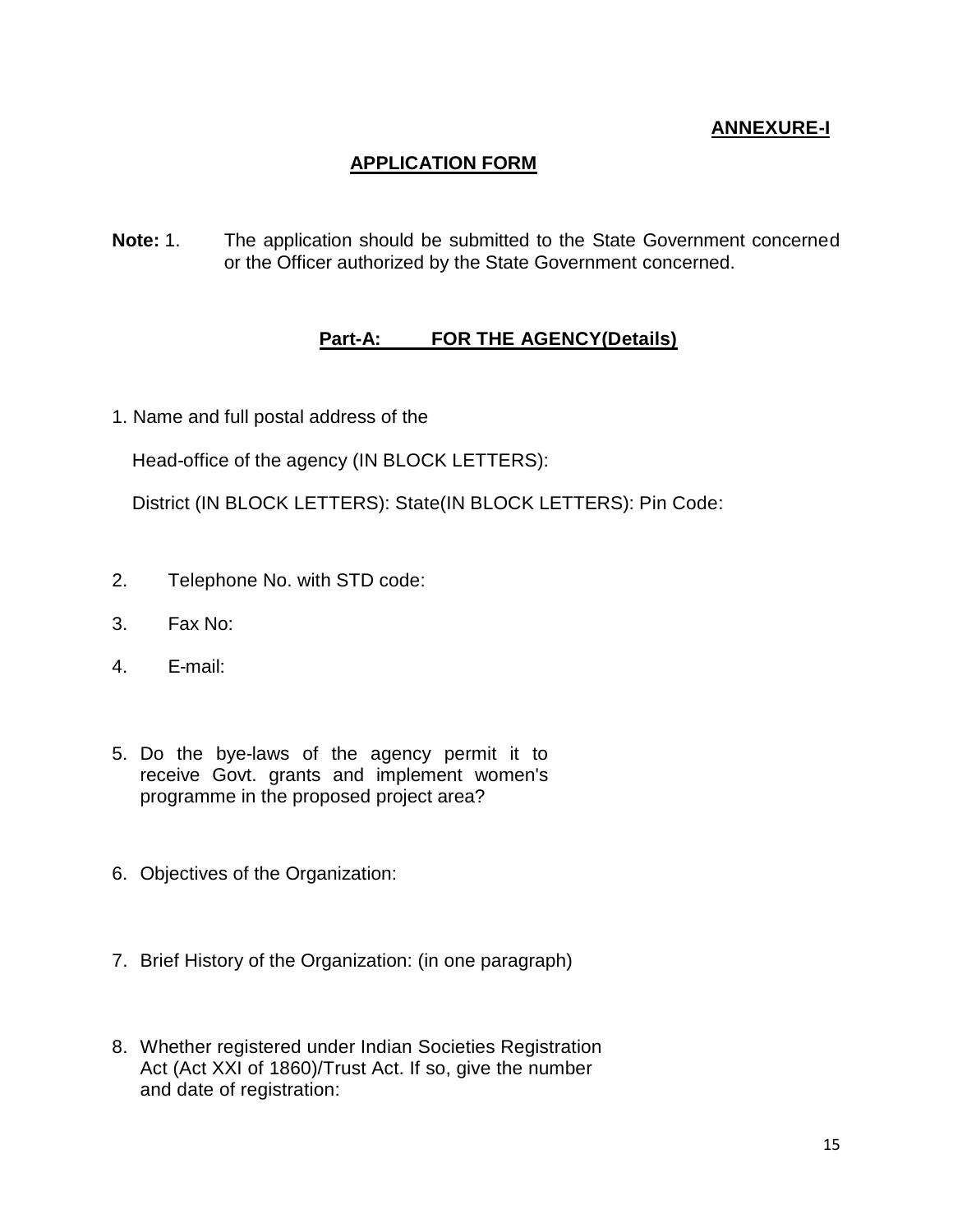9. Whether the agency is of all India Character: If yes, give the address of its Branches in different States including the State Branch, which will take up the activity With Phone No., Fax No., e-mail etc.

10.Whether organization is located in its own/rented building:

11.Major activities of the agency in the Last 3 years:

| year |  |  | Name of activity and Coverage   Expenditure   Men   Women   Children |  |  |
|------|--|--|----------------------------------------------------------------------|--|--|
|      |  |  |                                                                      |  |  |
|      |  |  |                                                                      |  |  |
|      |  |  |                                                                      |  |  |

12. Summary of financial status of the agency in the last 3 years

(Rs. In lakhs)

| Year | Income & Exp. $\vert$<br>Acctt. | Receipt & Payment  <br>Acctt. | Surplus | <b>Deficit</b> |
|------|---------------------------------|-------------------------------|---------|----------------|
|      |                                 |                               |         |                |
|      |                                 |                               |         |                |
|      |                                 |                               |         |                |
|      |                                 |                               |         |                |

13. Details of grant received from Central Govt./State Govt. and other Govt. agencies in the last 3years:  $(D_0, \text{In label}$ 

|      |                       |      |        |        | (RS. In lakns)                  |
|------|-----------------------|------|--------|--------|---------------------------------|
| Year | Sanction<br>Order No. | Date | Amount | Scheme | Address of<br>funding<br>agency |
|      |                       |      |        |        |                                 |
|      |                       |      |        |        |                                 |
|      |                       |      |        |        |                                 |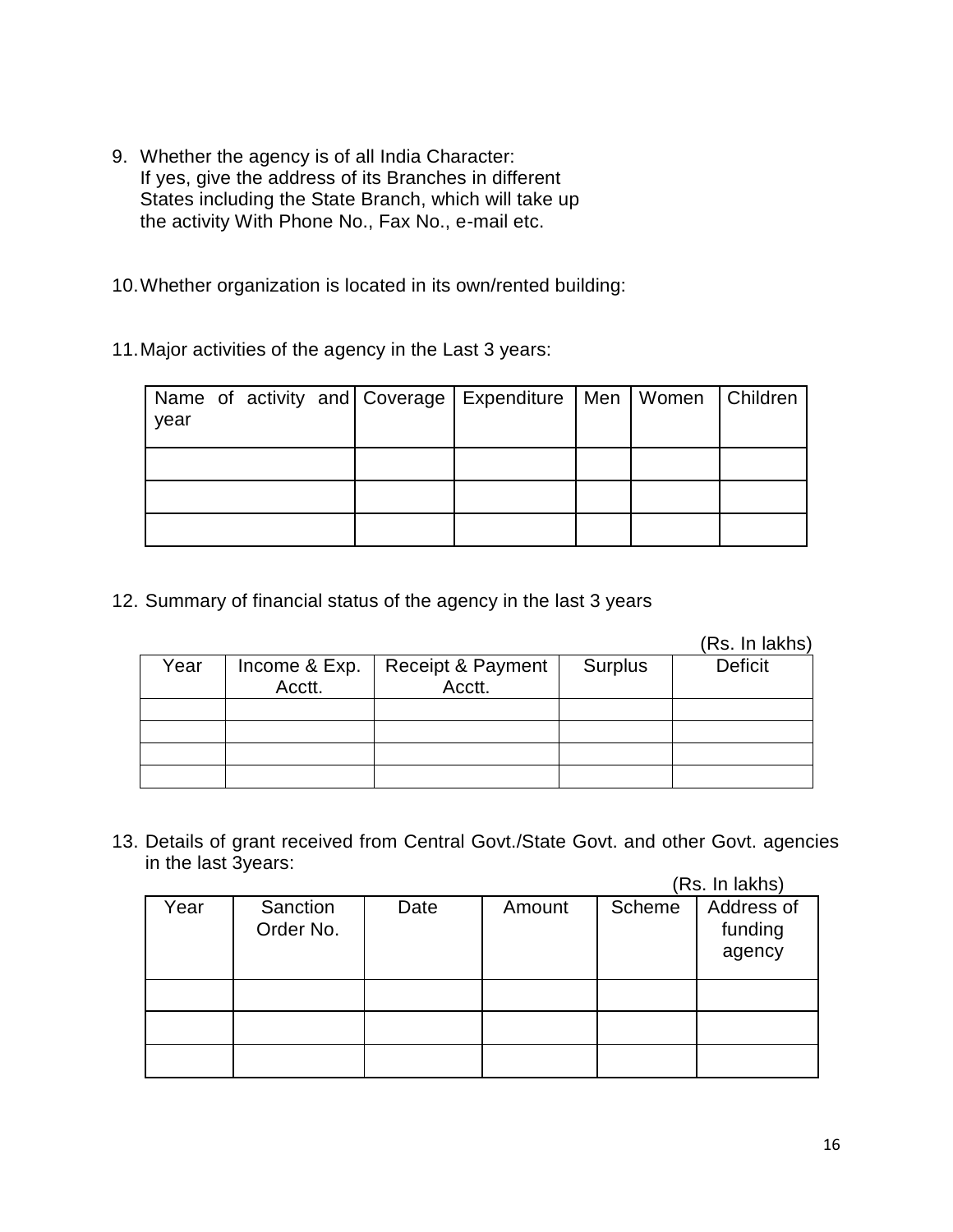14. Details of Foreign Contribution received during last 3 years\*:

| Country                                                                                                                       | Agency | Purpose | Amount |  |  |  |
|-------------------------------------------------------------------------------------------------------------------------------|--------|---------|--------|--|--|--|
|                                                                                                                               |        |         |        |  |  |  |
|                                                                                                                               |        |         |        |  |  |  |
|                                                                                                                               |        |         |        |  |  |  |
| *Please indicate whether prior permission of the Government of India was<br>obtained. Copy of approval letter to be attached. |        |         |        |  |  |  |

15. Details of office bearers of the agency:

| S. NO.   Name &<br>Address | Male/<br>Female | Age | Post | Qualification   Profession | Annual<br>income |
|----------------------------|-----------------|-----|------|----------------------------|------------------|
|                            |                 |     |      |                            |                  |
|                            |                 |     |      |                            |                  |
|                            |                 |     |      |                            |                  |

16. Details of employees of the agency:

| S.  | Name&          | Male/  | Age | Part       | Qualification   Post | Annual |
|-----|----------------|--------|-----|------------|----------------------|--------|
| NO. | <b>Address</b> | Female |     | time/ Full |                      | income |
|     |                |        |     | time       |                      |        |
|     |                |        |     |            |                      |        |
|     |                |        |     |            |                      |        |
|     |                |        |     |            |                      |        |
|     |                |        |     |            |                      |        |
|     |                |        |     |            |                      |        |

17. Details of Managing Committee members of the agency:

| S.NO. | Name&<br>Address | Male/<br>Female | Age | Qualification   Profession | Monthly<br>income |
|-------|------------------|-----------------|-----|----------------------------|-------------------|
|       |                  |                 |     |                            |                   |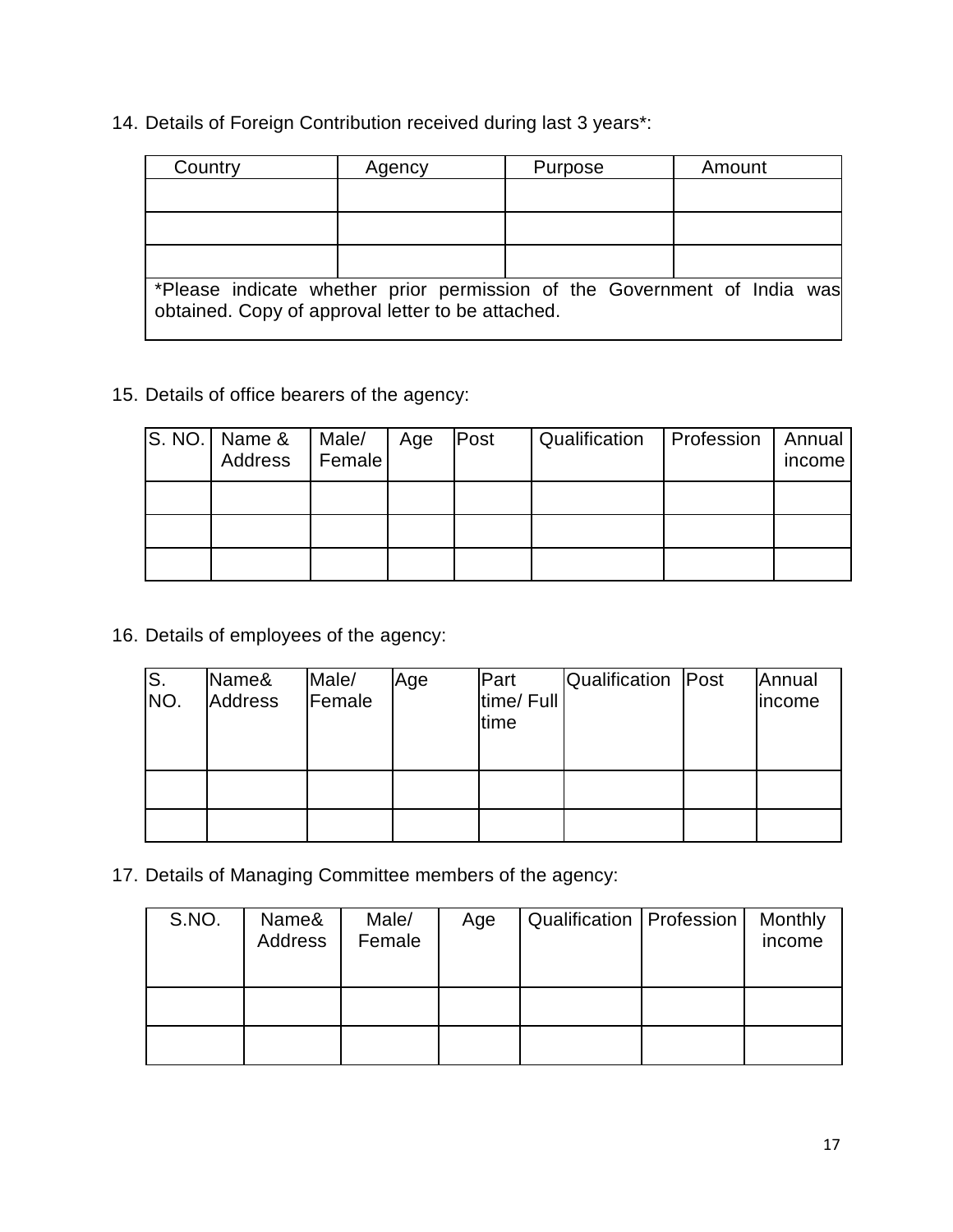#### **Part-B: THE PROPOSAL**

The project proposal may be submitted in the following format along with Budget (as per the provisions laid down in the Scheme) and their break-up:-

#### **1. COMPONENT—PREVENTION**

The activities under the prevention component are for areas, which are vulnerable to trafficking of women and children. Please ensure that the activities proposed by you are innovative and will achieve the objective and intention underlined in the Scheme. Preference will be given to those agencies located in the source/transit areas.

The following information sought in the proposal is indicative and the agency may like to provide in formation over and above the following:-

#### **1.1Formation and functioning of Community Vigilance Groups (Minimum three Community Vigilance Groups)**

- a. Name of the State.
- b. Name of the District.
- c. Names of Blocks/Villages where the activity is proposed to be undertaken. Provide justification or choosing the project area.
- d. Total Number of Community Vigilance Groups proposed to be formed
- e. Methodology that would be adopted to form the Community Vigilance Groups.
- f. Activities proposed to be undertaken with the Community Vigilance Groups. Provide justification on how these activities will prevent trafficking.

#### **1.2Formation and functioning of Balika (adolescent girls)/Balala (adolescent children) Sanghas (Minimum three Balika/ Balala Sanghas)**

- a. Name of the State.
- b. Name of the District.
- c. Names of Blocks/Villages where the activity is proposed to be undertaken. Provide justification for choosing the project area.
- d. Total Number of Balika/ Balala Sanghas proposed to be formed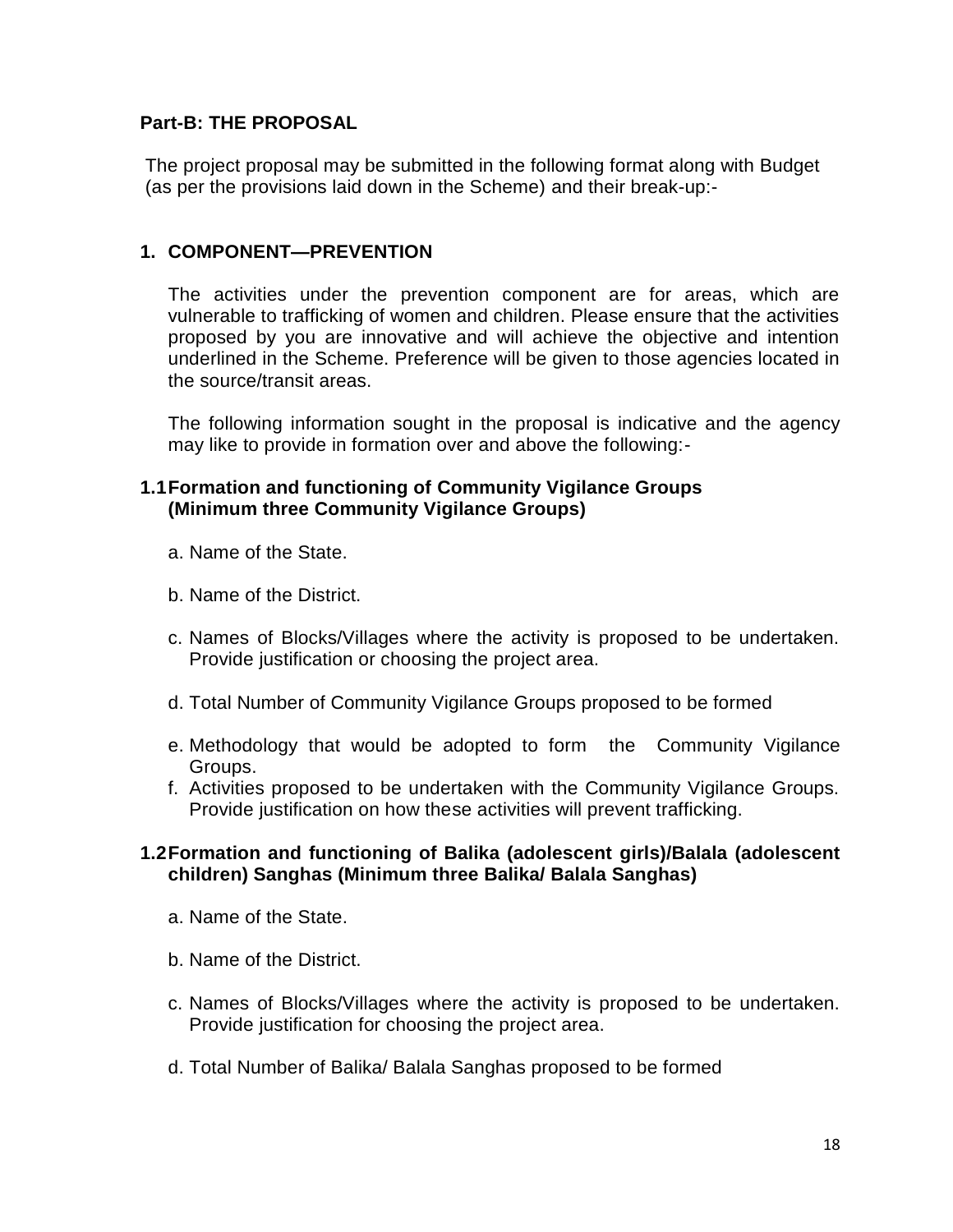- e. Methodology that would be adopted to form the Balika/Balala Sanghas.
- f. Activities proposed to be undertaken with the Balika/Balala Sanghas. Provide justification on how these activities will help the Balika/Balala Sanghas to become social change agents.

#### **1.3Sensitization Workshops/Seminars**

- a. Name of the place where the activity is proposed
- b. Number of Sensitization workshops/seminars proposed.
- c. Duration
- d. Objective of the proposed workshops/seminars
- e. Target group
- f. Number of participants

#### **1.4Awareness generation through mass media including kala jatha as, street plays, puppettery or through any other art forms, preferably traditional**

- a. Name of the place where the activity is proposed. Provide justification for choosing the place.
- b. Number and type of awareness generation programme proposed.
- c. Duration
- d. Objective of the proposed awareness generation programme
- e. Target group
- f. Detail description on the awareness generation programme and the methodology proposed.

#### **1.5Development and printing of awareness generation material such as pamphlets, leaflets and posters**

- a. Details of material proposed to be developed, including the need for the material and how the implementing agency going to develop the material.
- b. Language(s)of the material(Local language)
- c. Number of copies.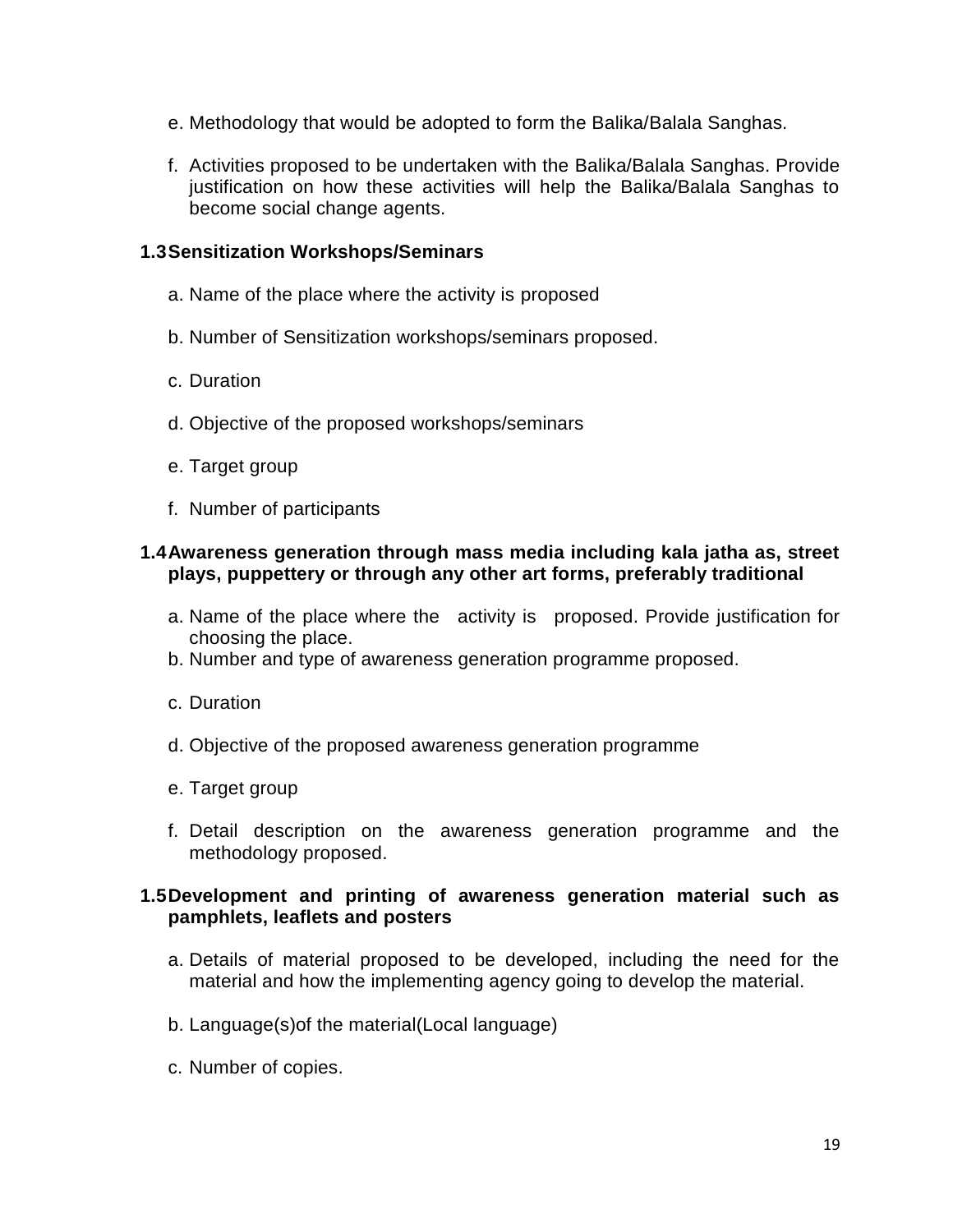- d. Details of the topic
- e. Target group
- f. Usage and Dissemination Methodology

# **2. COMPONENT RESCUE**

The activities under the rescue component are applicable to only those implementing agencies that are involved in rescue of women and children from place of exploitation.

The following information sought in the proposal is indicative and the agency may like to provide information over and above the following:-

#### **2.1Information gathering (methodology proposed for gathering information)**

#### **2.2Rescue operations (details on the methodology, network and relationship of the implementing agency with the local authorities, police etc.)**

#### **2.3Immediate Relief (Basic Amenities and medical Aid)**

# **3. COMPONENTREHABILITATION**

The following information sought in the proposal is indicative and the agency may like to provide information over and above the following:-

#### **3.1Setting up of Protective and Rehabilitative (P&R) Homes:-**

- a. The (P&R) Home which provides rehabilitative shelter for women and children, should ensure that they are housed separately, unless the children are accompanying their mother.
- i. Full address of the location of the P&R Home:

District:

Block:

Pin Code:

Telephone No. with STD code;

ii. Whether the location is a District H.Q., Block HQ, Tehsil HQ or village: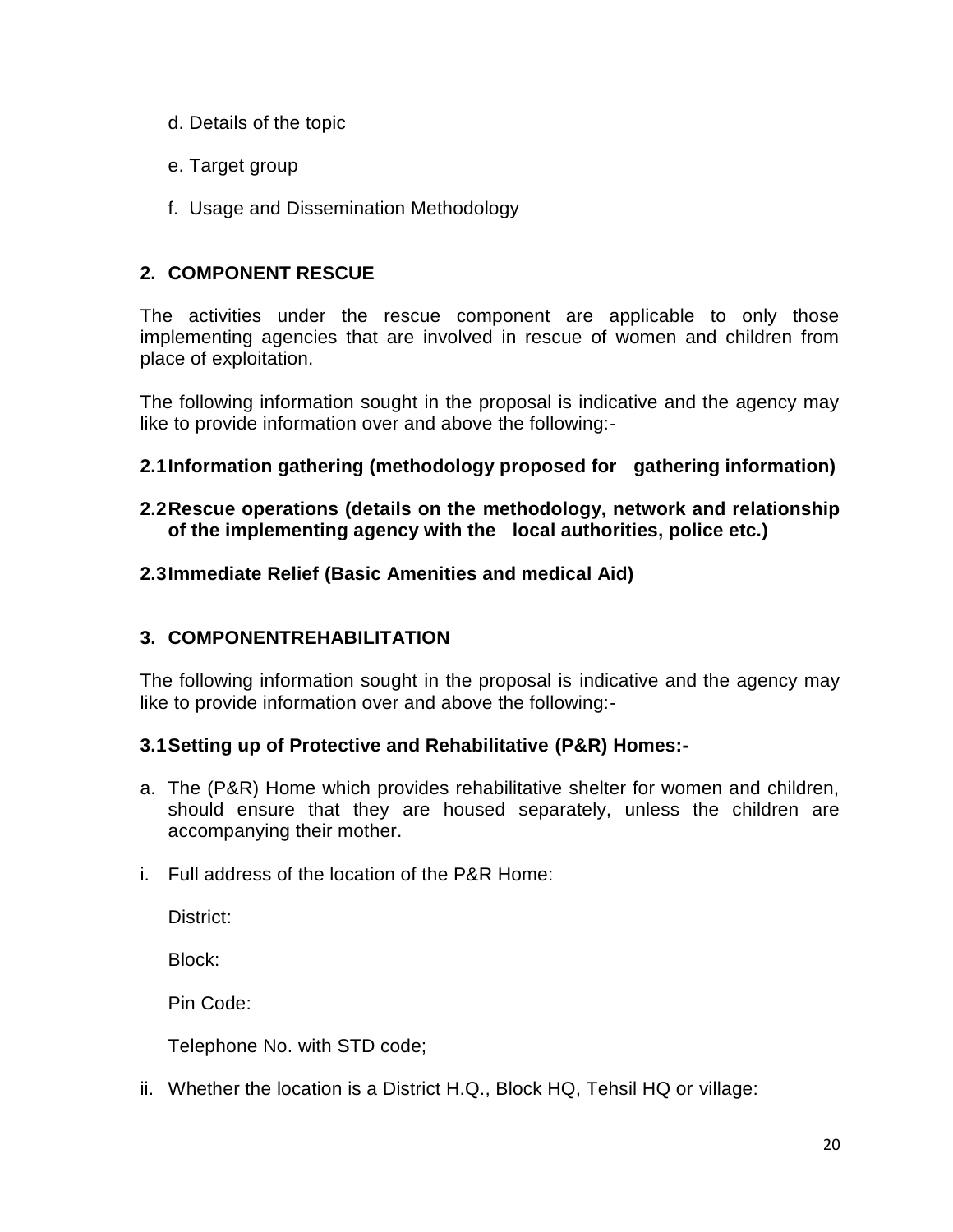iii. Accommodation available for the Shelter:

No. of rooms Total Area (Sq. feet) Kitchen No. of Toilet No. of Bathrooms Store Verandah Recreation Hall Open Space Training Hall Office space

- iv. Is it rent- free accommodation:
- v. If not, proposed rent of the accommodation (attach copy of rent deed).
- vi. Number of Beneficiaries

|                    | Women                               | <b>Trafficked Children</b><br>(Below18 years) |        |  |
|--------------------|-------------------------------------|-----------------------------------------------|--------|--|
| Number of<br>Women | Number of<br>Women with<br>Children | Male                                          | Female |  |
|                    |                                     |                                               |        |  |

#### b. Staff

Project Director Social Worker Clinical Psychologist Clerk cum Accountant Guard(2) Doctor (Part time) Psychiatrist (Part time)

- c. Furniture, Utensils, Linen etc.(Non-Recurring)
- d. Electricity and water

#### **3.2Basic amenities**

a. Food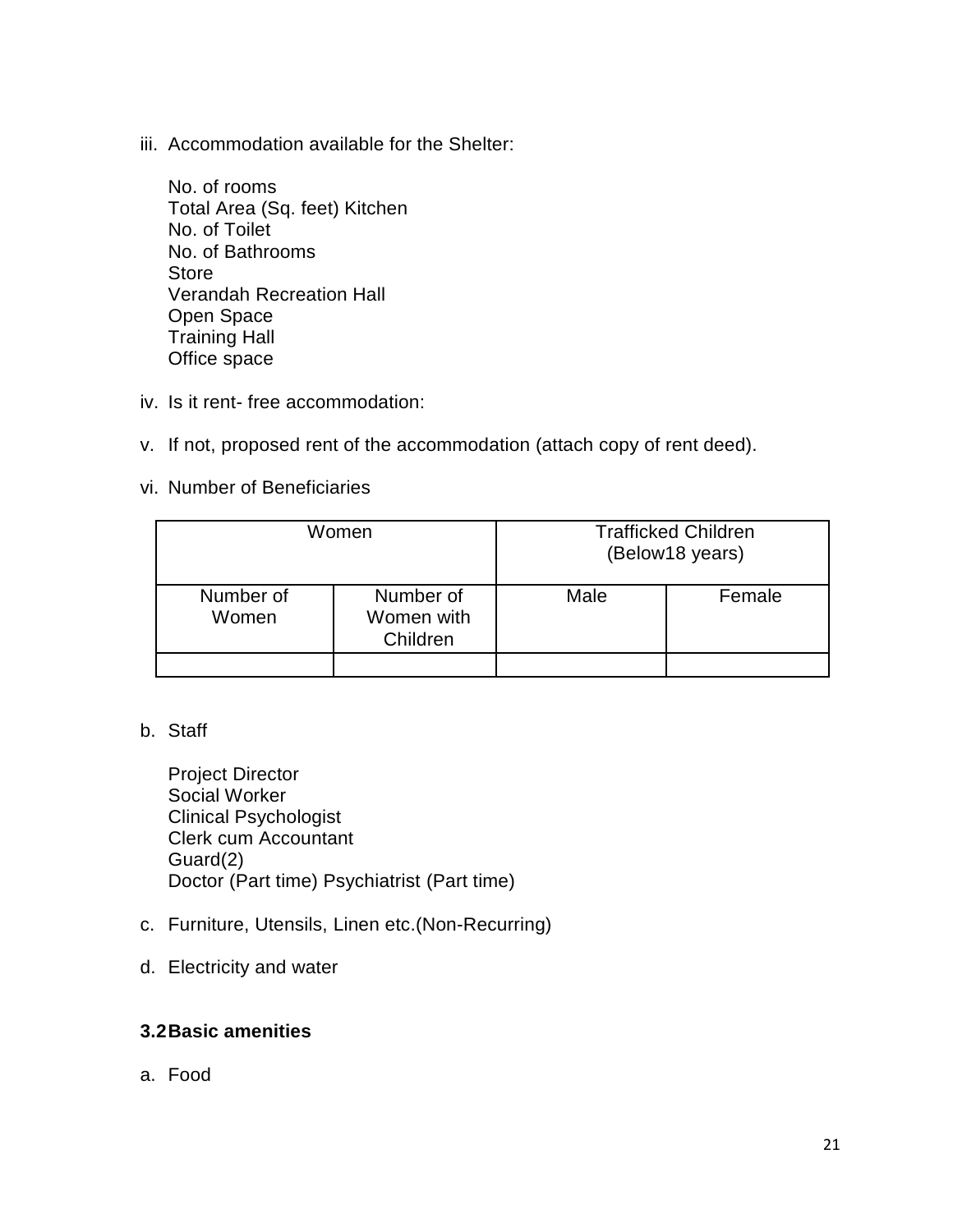- b. Personal
- **3.3Medical Care**
- **3.4Legal Aid**
- **3.5Administrative Support**

#### **3.6Education**

**3.7Vocational Training and Income Generation Activities (provide details such as the type of vocational training programme of the vocational training and income generation activity proposed)**

#### **4. COMPONENT RE-INTEGRATION**

The component will be applicable to only those implementing agencies carrying out rehabilitation of trafficked victims. The following information sought in the proposal is indicative and the agency may like to provide information over and above the following:-

#### **4.1Setting of Half-Way Home**

- a. The Half –Way Home will be set- up by the implementing agency only when there are enough women victims ready to leave the P&R Home and are in employment/vocational activity and can financially sustain themselves. It will not be set- up to serve as a substitute for P&R Home.
- i. Full address of the proposed location of the Half-Way Home:

District:

Block:

Pin Code:

Telephone No. with STD code;

- ii. Whether the location is a District H.Q., Block HQ, Tehsil HQ or village:
- iii. Accommodation available for the Half Way Home:

No. of rooms

Total Area (Sq. feet) Kitchen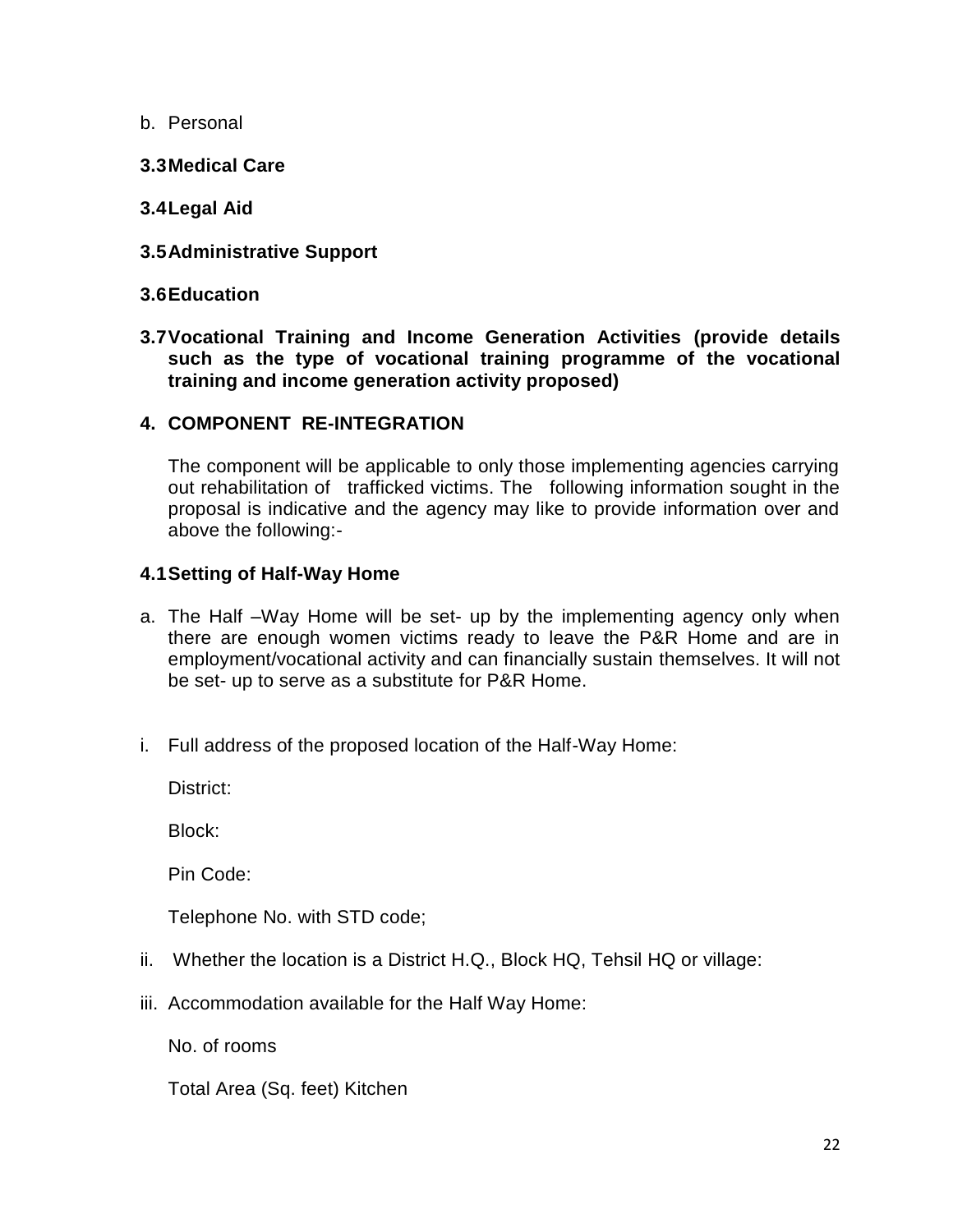No. of Toilet/Bathrooms

Verandah

- iv. Is it rent-free accommodation:
- v. If not, proposed rent of the Half-Way Home (attach copy of rent deed).
- b. Furniture/Utensils etc. (Non-recurring)

# **4.2Restoration to Families**

- a. Details
- Proposed number of Beneficiaries to be restored.
- How does the implementing agency plan to conduct follow-up of the well being of the victim, once restored.
- b. Seed Money
- c. Transport for victim and escort
- d. Networking/Follow-up

# 5. COMPONENT REPATRIATION

The above component is applicable to only those implementing agencies that are involved repatriation of victims of cross-border trafficking. At the time of submitting proposal, the implementing agency will provide in detail the repatriation activity being carried out by the agency.

#### **5.1Facilitate repatriation procedures (details to be provided by implementing agency)**

#### **5.2Repatriation to country of origin**

- a. Number of victims proposed to be repatriated
- b. Mode of transport

# **5.3 Setting-up of Transit Centres**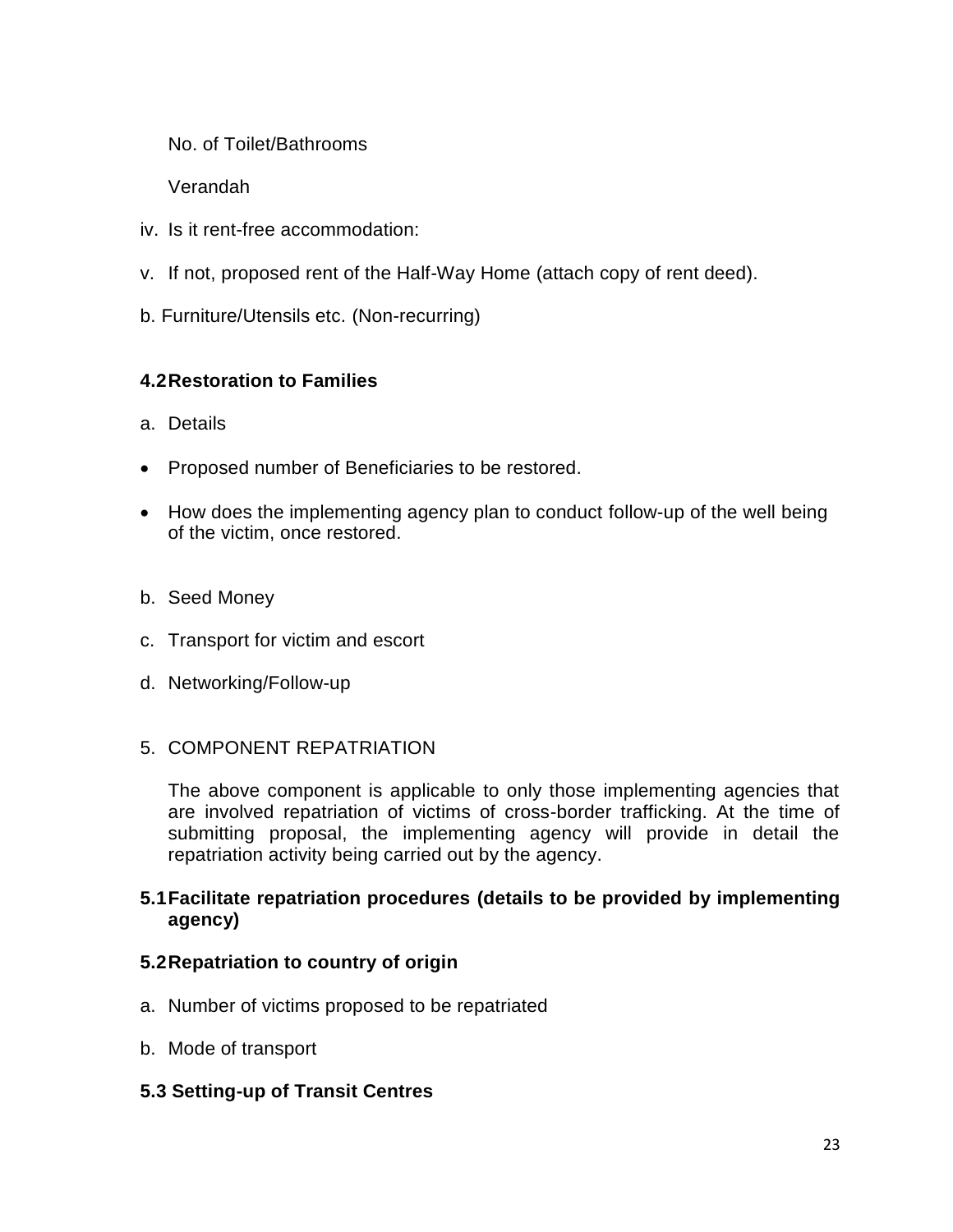a. Location of the Transit Centre: District:

Block:

Pin Code:

Telephone No. with STD code;

- b. Whether the location is a District H.Q., Block HQ, Tehsil HQ or village:
- c. Type of Transit Centre Proposed.

Date: **Date:** Signature of Secretary/President of the organization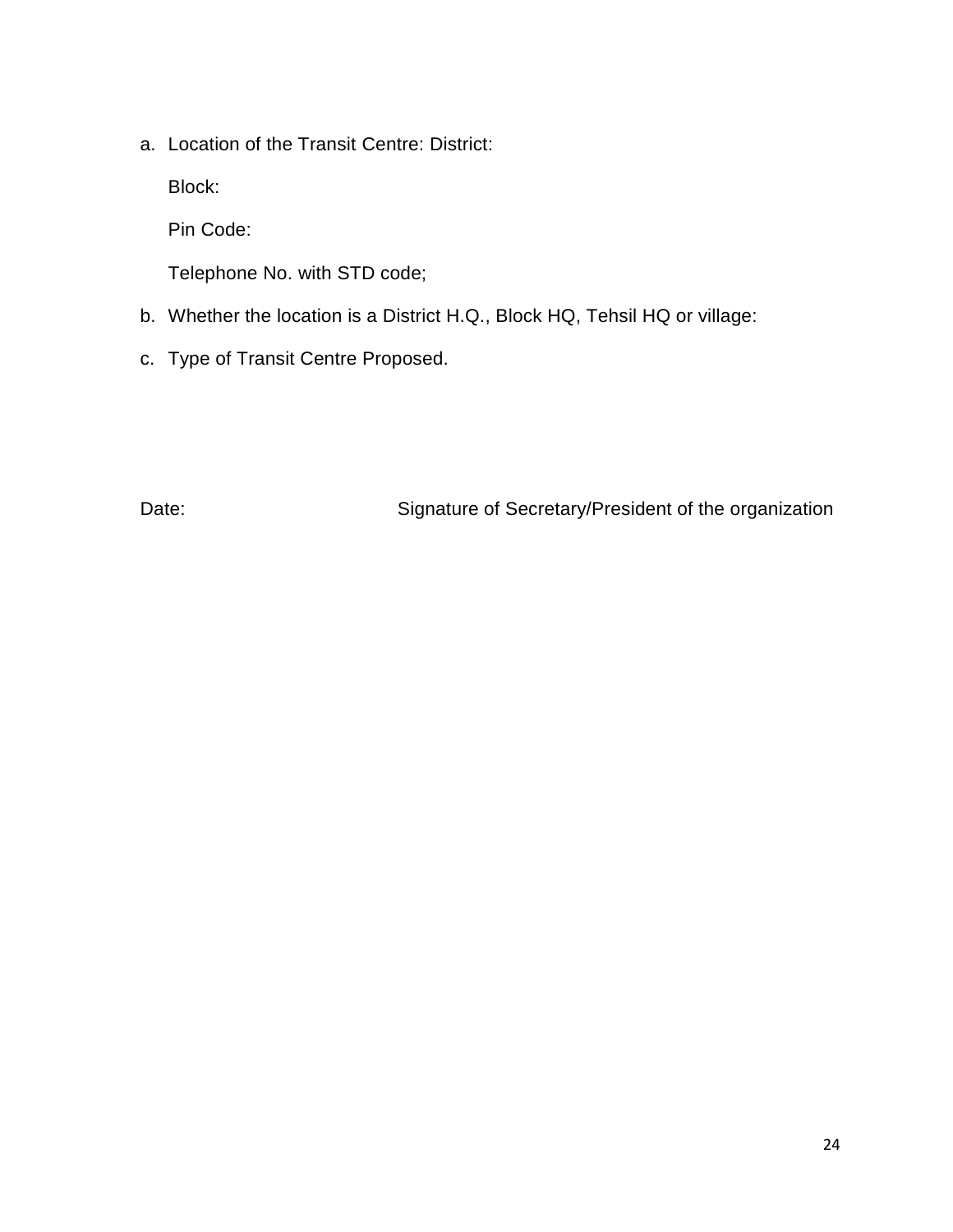# **Part-C: LIST OF DOCUMENTS TO BE ENCLOSED:**

- 1. Registration certificate. If in a Regional Language, authenticated English Version to be attached. Also state if the certificate is to be renewed annually.
- 2. Constitution of the agency/Bye-laws and Memorandum of Association.
- 3. Constitution of the Board of Management with brief particulars of each member.
- 4. Annual Report for the last 3 years.
- 5. Audited accounts for the last 3 years.
- 6. Rent deed for rented accommodation.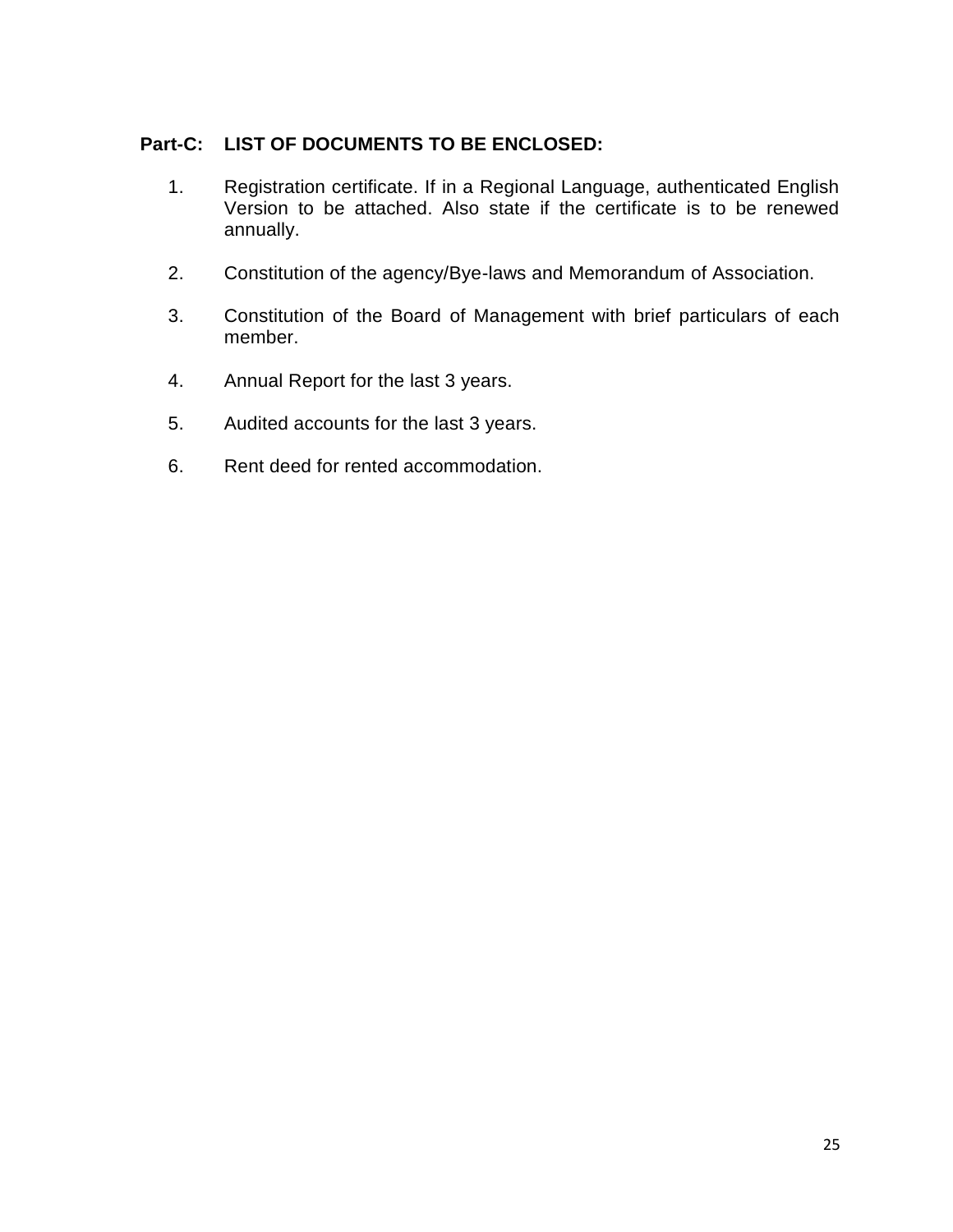#### **ANNEXURE-II**

#### **PART-A: PROFORMA FOR PRE-SANCTION APPRAISAL REPORT**

(Enclosed Guidelines may be referred to very carefully before Pre-sanction Appraisal. The pre-sanction appraisal should be made by the State Government concerned or the officer designated by the State Government)

- 1. Name and Designation:
- 2. Full Address of the Inspecting Officer
- 3. Date and time of visit:
- 4. Name and Full postal address of agency:
- 5. Is a name board prominently displayed by the agency?
- 6. Have you inspected the original Registration Certificate of the agency and is it satisfactory?
- 7. Are any managing Committee Members related to each other? If yes, names of members and their Relationship.
- 8. Are the office bearers of the agency associated with any other agency? If yes, names of the agency(s).
- 9. Does the agency have staff as mentioned in the application form? If not, please Indicate the shortfall.
- 10.Are copies of the audited accounts submitted by the agency true copies of the original?
- 11.What is the present bank balance of the agency.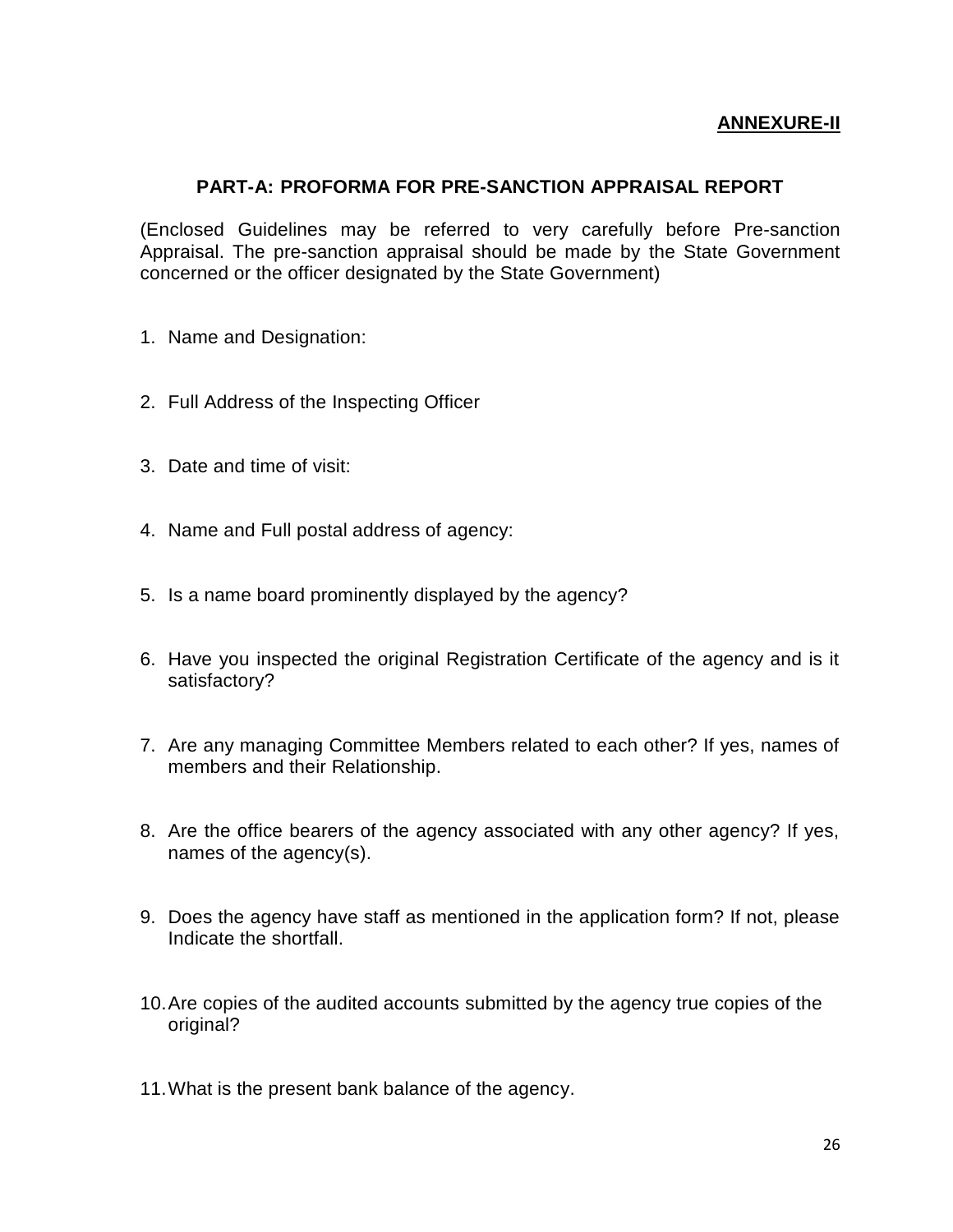12.Whether credit entries are available in the passbook for various income of the agency mentioned in the audited Accounts? If yes, what amount has been credited in the passbook for the following income?

Year

Donations:

Members Contribution:

Sale of goods:

Income from activities:

Grants:

Loans from members:

- 13.Do you have reason to doubt that the entries in the Audited Accounts are not genuine? Please elaborate.
- 14.Name the activities taken up by the agency for which evidence was available.
- 15.Is there any ongoing activity of the agency? If yes, please visit some of and report on performance.
- 16.Name the activities included in the Audited accounts and annual report for which no evidence was available.
- 17.Name the assets included in the Balance Sheet but not available for physical verification.
- 18.Are the local people aware of the agency and its activities?
- 19.What is the opinion of local people about the agency?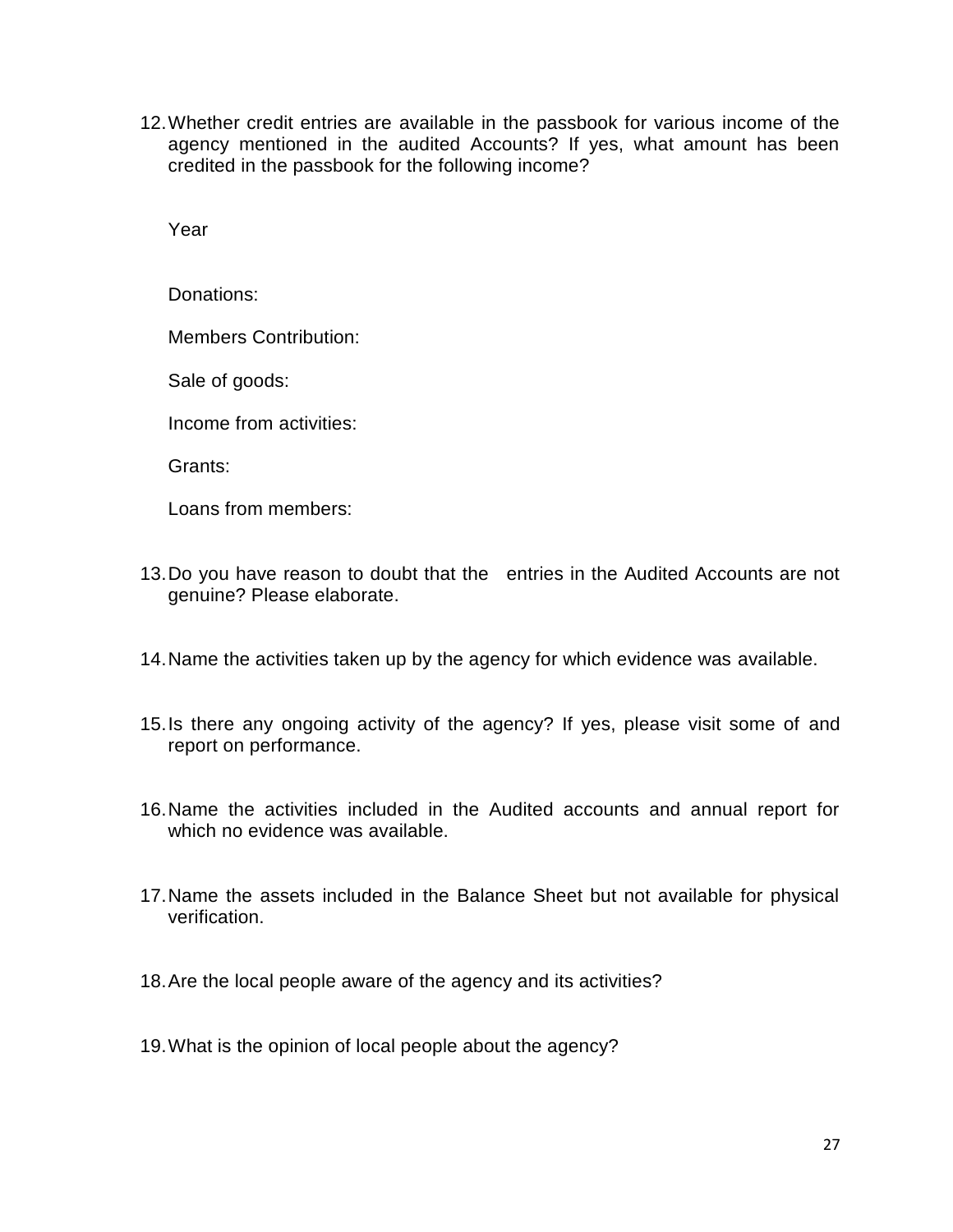- 20. Have you come across any instance of mis-utilisation of funds or complaint involving the agency? If yes, please give details.
- 21.In your opinion, is the agency capable of implementing the project applied for? Please give reasons.
- 22.In your opinion, is there genuine need for the project in the proposed project area? Please give reasons.
- 23.As the agency furnished details of beneficiaries proposed to be covered? If yes, please visit a few of them and furnish the following information:

Name of Beneficiary.

Whether genuinely in need of assistance under the project.

24.Any other information about the agency.

I have read the guidelines for pre-sanction appraisal. This report does not contain any mis-representation off acts.

> (SIGNATURE) NAME: DATE :

(OFFICE SEAL)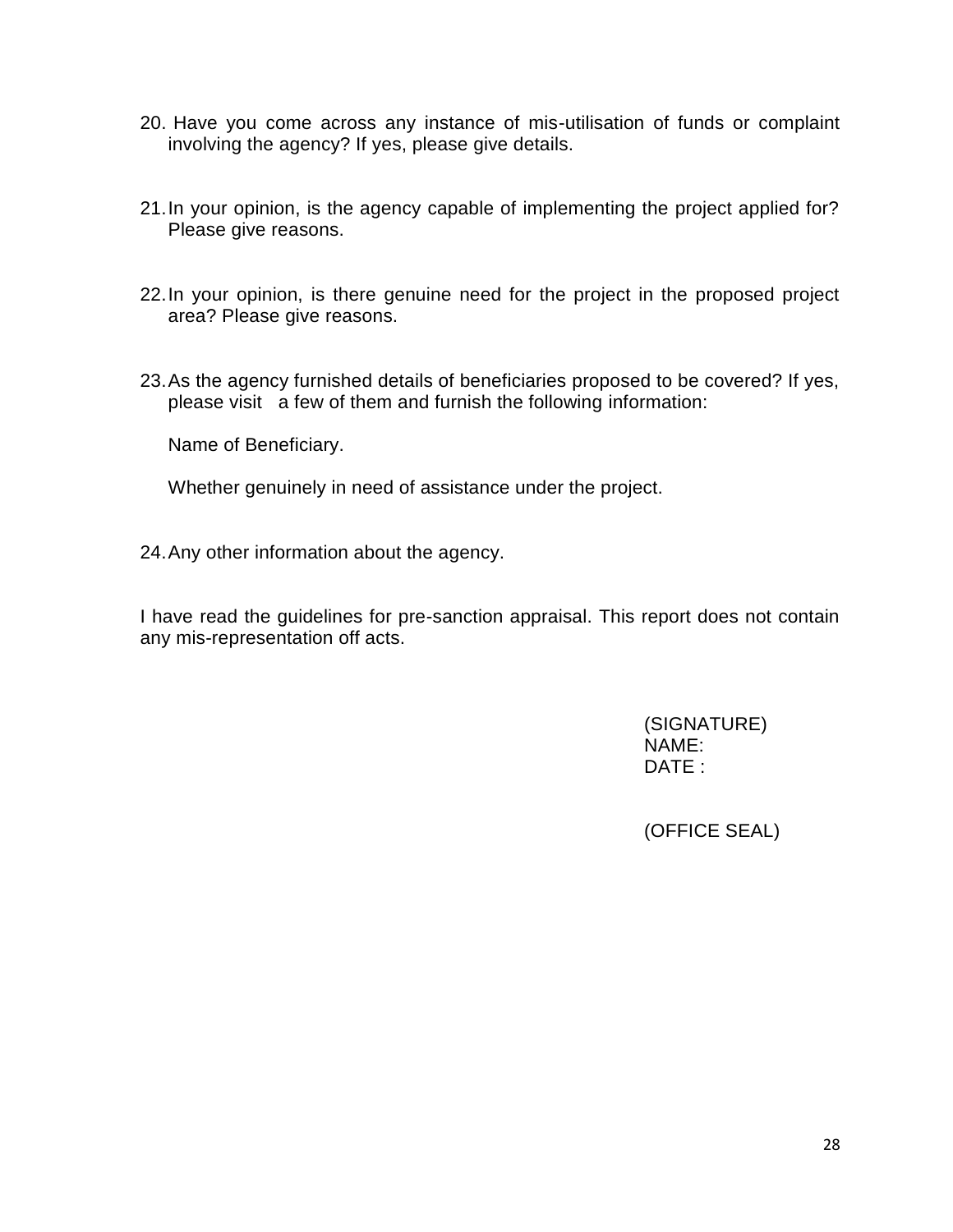# **PART-B: RECOMMENDATION BY STATE GOVERNMENT**

- 1. Name and full address of the agency:
- 2. Name of scheme for which application is made:
- 3. Name and designation of the officer who inspected the agency:
- 4. Do you agree with the report of the Inspecting Officer and if not, reasons thereof:
- 5. Does the agency fulfil all eligibility criteria for grants under the scheme?
- 6. Will the State Government recover sanctioned grants in the event of misutilisation of funds?
- 7. Is the agency capable of implementing the project applied for?
- 8. Is there any complaint of mis-utilisation of funds or other irregularities by the agency?
- 9. What is the justification for the project applied for?
- 10.Is the proposal recommended for sanction of grants?

(Signature) Name: Designation: Date: (OFFICE SEAL)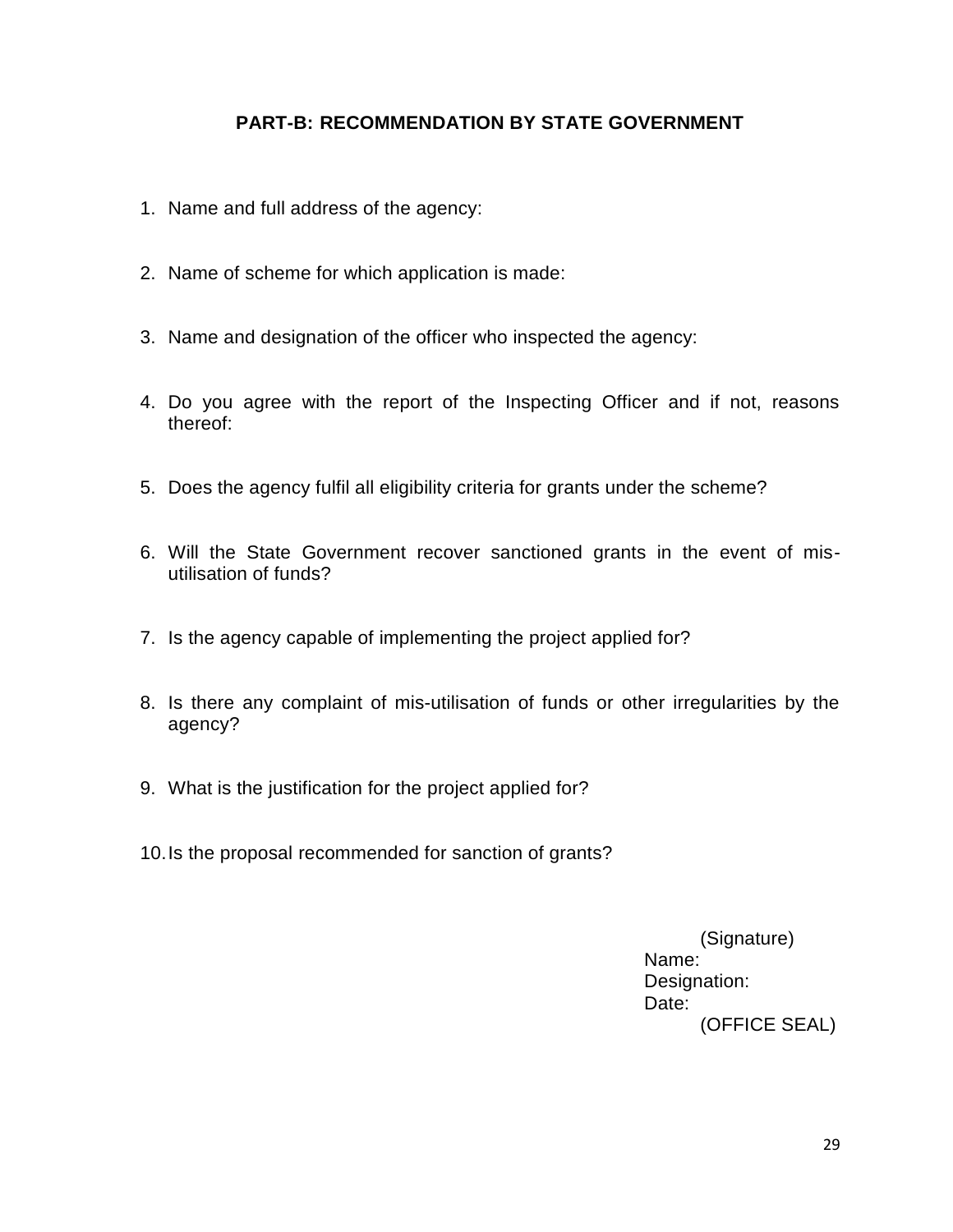#### **Annexure-III**

# **PART-A: UTILISATION CERTIFICATE**

I have verified the account of …………………………………(Name of grantee agency) in respect of the grant of Rs. ……………………………… released by the Government of India, Ministry of Women & Child Development vide sanction No.…………….dated………………………… for the project for the period ………… with the help of the vouchers and certify that they are correct and that an amount of Rs. …………. has been utilized upto……………………..for the purpose for which it was sanctioned.

> (CHARTERED ACCOUNTANT) (SEAL)